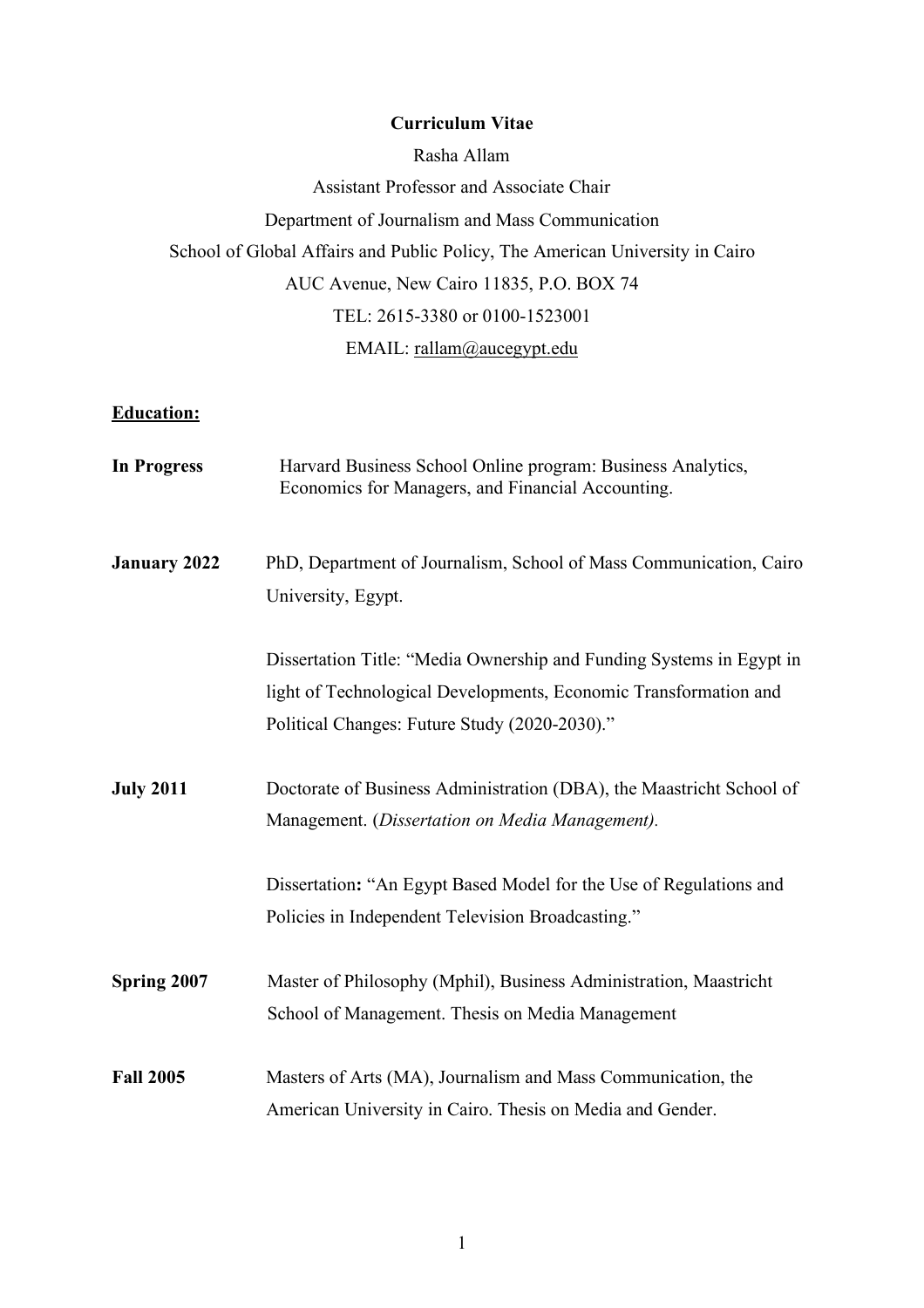| <b>July 2005</b>     | Academic Diploma, Oxford University, United Kingdom and Annenberg                                            |
|----------------------|--------------------------------------------------------------------------------------------------------------|
|                      | School for Communication (Comparative Media Law and Policy).                                                 |
| <b>May 2002</b>      | Bachelor of Arts (BA), Journalism and Mass Communication, The<br>American University in Cairo. GPA: 3.65/4.0 |
| Teaching Experience: |                                                                                                              |

| Teaching Experience. |                                                 |
|----------------------|-------------------------------------------------|
| Fall 2016 - Present  | <b>Assistant Professor</b>                      |
|                      | Department of Journalism and Mass Communication |
|                      | School of Global Affairs and Public Policy      |
|                      | The American University in Cairo.               |
|                      | http://www.aucegypt.edu/Pages/default.aspx      |

## **Courses Taught at the American University in Cairo (2016-present):**

*JMC 2200 (Introduction to Mass Communication):* An introductory survey of the theory, history, structure, and function of mass communication in the Middle East and globally.

*JRMC 2201 (Media Writing):* Study and practice of basic writing, editing, and reporting techniques used in international media; newsroom practices to develop listening, reading, writing, and editing skills.

*JRMC 3312/ 4412 (Multi Journalism Lab: The Caravan):* A supervised newsroom experience, where I oversee the Arabic section in terms of reporting, writing, editing, designing, and layout for print and online version of the Caravan.

*JMC 420 (Media Management):* Management theories and practices as applied to media organizations, unique characteristics of media outlets, various operating philosophies, legal issues, regulations and related topics are covered including programming strategies.

*JMC 4482 (Media Convergence Capstone):* Explores the intersection of mass communication technologies. Students examine the digital future of media and the impact of media convergence on politics, business, civil, and global society.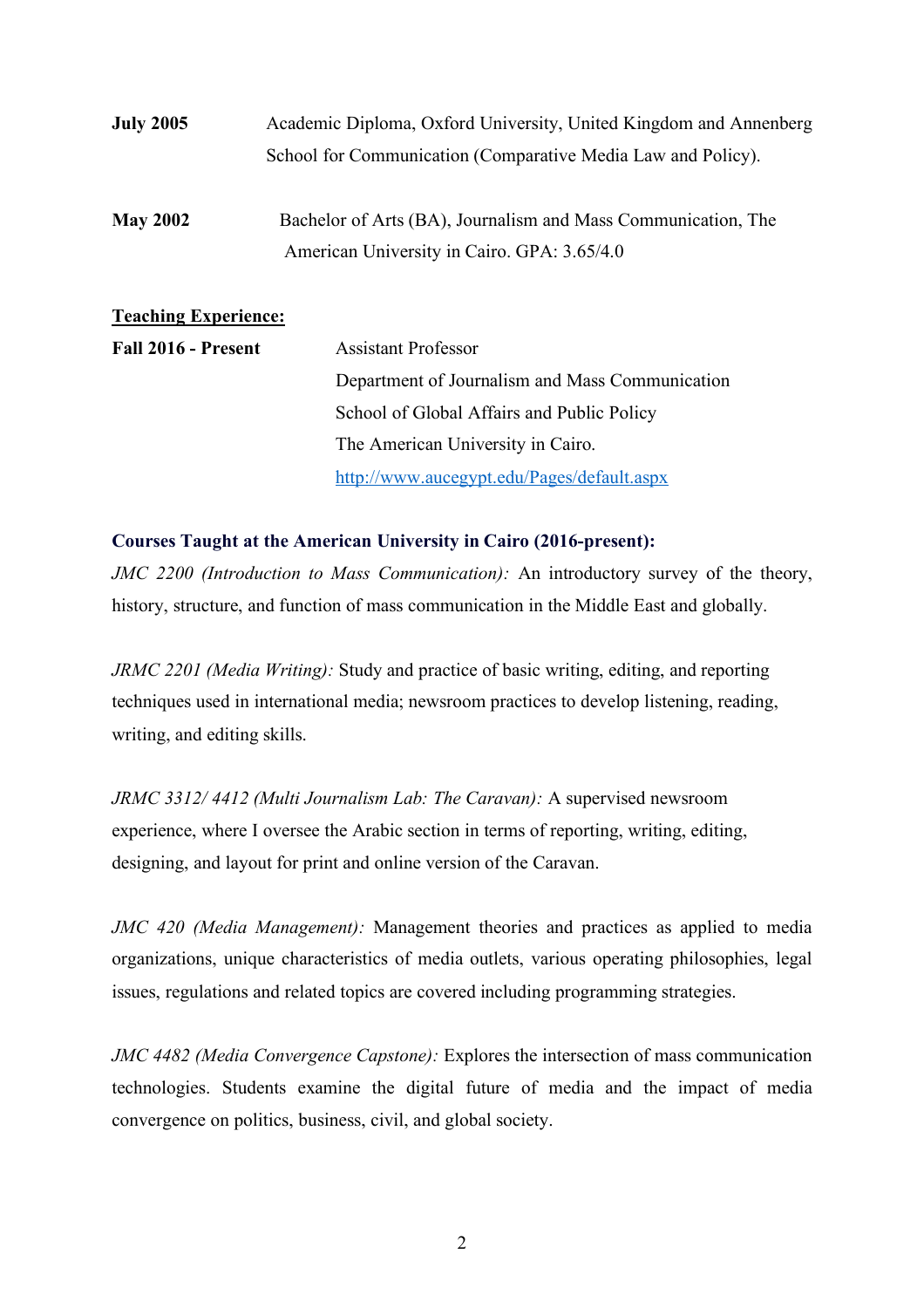*JRMC 5202 (Current Issues in Mass Communication): Overview of major issues in mass* communication and how they impact audiences and society.

| <b>Spring 2005 - Spring 2011:</b> Adjunct Faculty, |                                                  |
|----------------------------------------------------|--------------------------------------------------|
|                                                    | Department of Journalism and Mass Communication, |
|                                                    | The American University in Cairo.                |
| Spring 2012- Spring 2015: Affiliate Professor,     |                                                  |
|                                                    | Department of Journalism and Mass Communication, |
|                                                    | The American University in Cairo.                |

#### **Courses Taught at the American University in Cairo (2005-2015):**

*JRMC 2200 (Introduction to Mass Communication):* An introductory survey of the theory, history, structure, and function of mass communication in the Middle East and globally.

*JRMC 2201 (Media Writing):* Study and practice of basic writing, editing, and reporting techniques used in international media; newsroom practices to develop listening, reading, writing and editing skills.

*JRMC 3312/ 4412 (Multi JRNL Lab: Caravan (student newspaper):* A supervised newsroom experience, where I oversaw the Arabic section in terms of reporting, writing, editing, designing, and layout for print and online version of the Caravan

*JMC 420 (Media Management):* Management theories and practices as applied to media organization, unique characteristics of media outlets, various operating philosophies, legal issues, regulations and related topics are covered including programming strategies.

| <b>Spring 2005-2008</b>  | <b>Adjunct Faculty</b>                        |  |  |
|--------------------------|-----------------------------------------------|--|--|
|                          | Journalism and Mass Communication Department, |  |  |
|                          | Modern Science and Arts University (MSA).     |  |  |
|                          |                                               |  |  |
| <b>Spring 2011-2015:</b> | Visiting Assistant Professor,                 |  |  |
|                          | Journalism and Mass Communication Department, |  |  |
|                          | Modern Science and Arts University (MSA).     |  |  |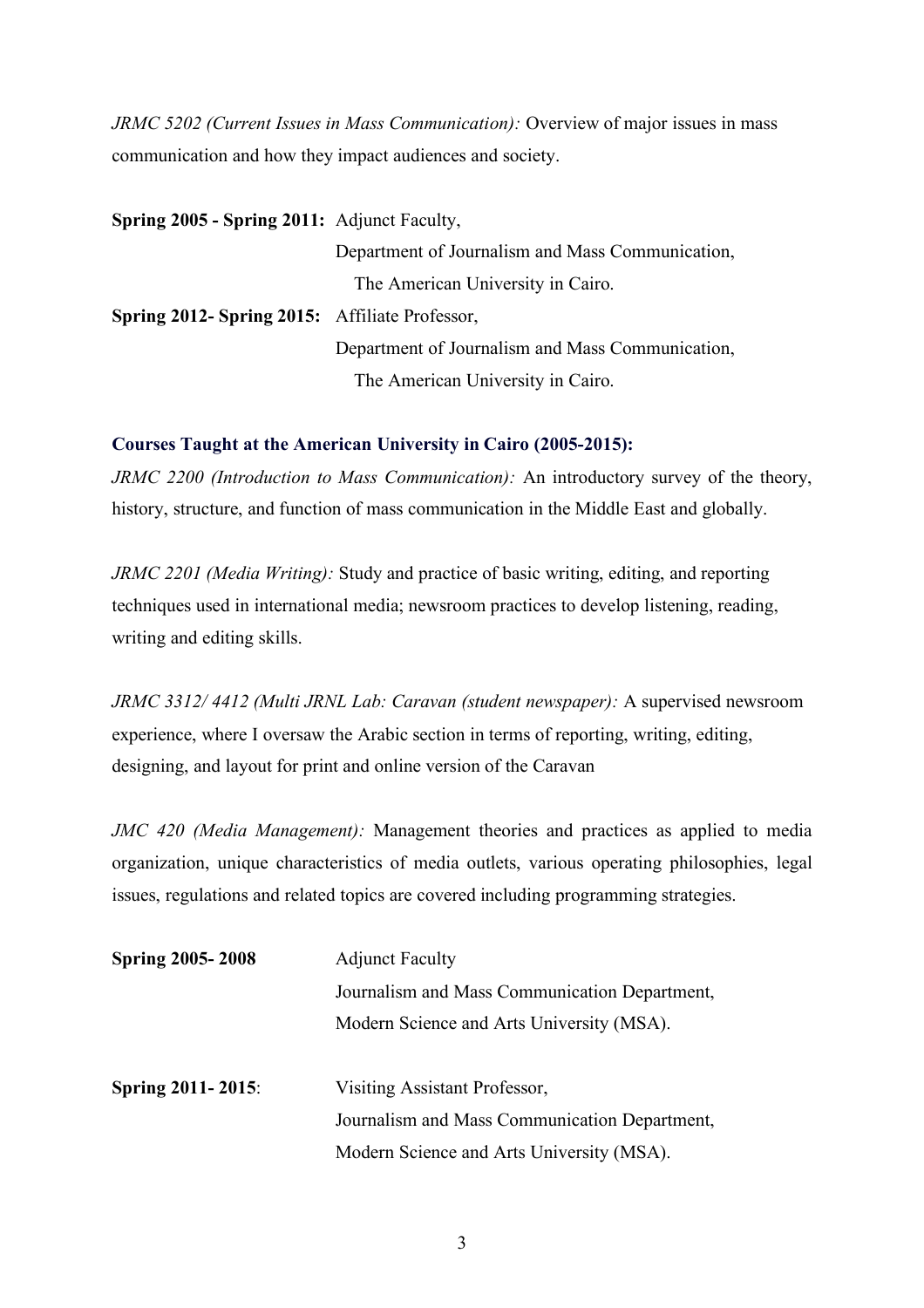## **Courses Taught at the Modern Sciences and Arts University (2005-2015):**

*JMC 402 (Integrated Marketing Communication Campaigns):* Examination, development and critique of advertising and marketing communication campaigns, with emphasis given to creative and media factors.

*JMC 232 (Introduction to Broadcast):* Teaching the history, principals and practice of TV and radio news reporting and writing.

 *JMC 300 (Public Relations Writing):* Teaching the theories and the techniques of writing for public relations publications and events.

 *JMC 303 (Mass Media Research):* Teaching the different research methodologies of the mass communication field and the different procedures of applying research.

*JMC 402 (International Communication):* Getting the students acquainted with global communication systems and theory in relation to national and international development.

#### **Publications:**

## **Articles in Peer-Reviewed Journals:**

Allam, R. & El-Gody, A. (2021). Diffusion of Development Journalism Inside Egyptian Newsrooms. *The International Journal of Press/Politics*. Online First. https://doi.org/10.1177%2F19401612211040026

Allam, R. & Hollifield, A. (2021). Factors Influencing the Use of Journalism Analytics as a Management Tool in Egyptian News Organizations. *Journalism Practice*, https://doi.org/10.1080/17512786.2021.1927803

Allam, R. (2021). From Flabby to Fit: Restructuring the Public Broadcasting System in Egypt. *Global Media and Communication*, 17:3, 297-320, https://doi.org/10.1177%2F17427665211023978.

Allam, R. and Dinana, H. (2021). The Future of TV and Online Video Platforms: A Study on Predictors of Use and Interaction with Content in the Egyptian Evolving Telecomm, Media &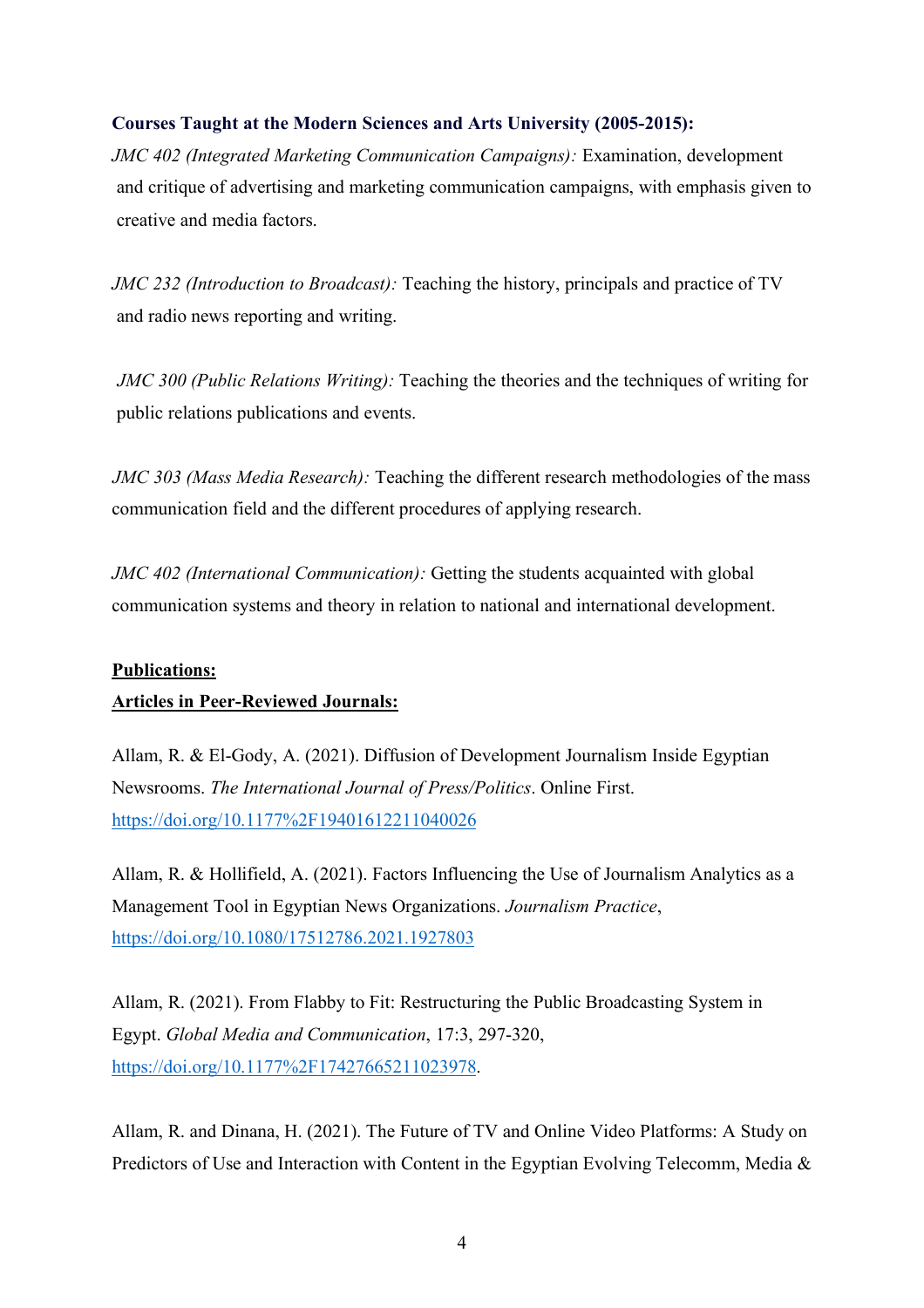# Entertainment (TME) Industries *SAGE Open.* Online First. https://doi.org/10.1177%2F21582440211040804

Allam, R. & Chan-Olmsted, S. (2020). The development of video streaming industry in Egypt: examining its market environment and business model. *Journal of Media Business Studies*, https://doi.org/10.1080/16522354.2020.1853436.

Allam, R. and El-Ghetany, S. (2020). Journalism and Media Education in Times of Conflict: Three Cases from the Arab Region. *Arab Media and Society* (29), 43-54. https://www.arabmediasociety.com/journalism-and-media-education-in-times-of-conflictthree-cases-from-the-arab-region/

Allam, R. (2019). Constructive Journalism in Arab Transitional Democracies: Perceptions, Attitudes and Performance. *Journalism Practice*, 13:10, 1273- 1293, https://doi.org/10.1080/17512786.2019.1588145.

Allam, R. (2018). The Bureaucratic Broadcasting Governing Structure and Content Diversity: The Case of the Egyptian National Television System. *Global Media Journal,* 2018, 16:30.

## **Published Articles (non-refereed):**

Allam, R. Precedented History: Arab Media Coverage of the Israeli -UAE- Bahrain Normalization Agreement. *Arab Media and Society*, September 26, 2020. https://www.arabmediasociety.com/precedented-history-arab-media-coverage-of-the-israeliuae-bahrain-normalization-agreement (online).

Allam. R. *AlSahafa AlBona'eiah Athina' AlAzamat.* "Constructive Journalism during Crisis." *Arab Media and Society*, April, 2018. www.arabmediasociety.com (Online).

Allam, R. "Al-Jazeera Channel. How does an Arab Satellite Channel Challenge the World?" *Global Media Journal*-Arabic Edition. Vol. 1, Spring 2005.

Allam, R. *Al Khorog A'la El Shasha*. "Coming out on Screen". Book Review. *Global Media Journal*-Arabic Edition, Vol.2, Fall 2005.

## **Books:**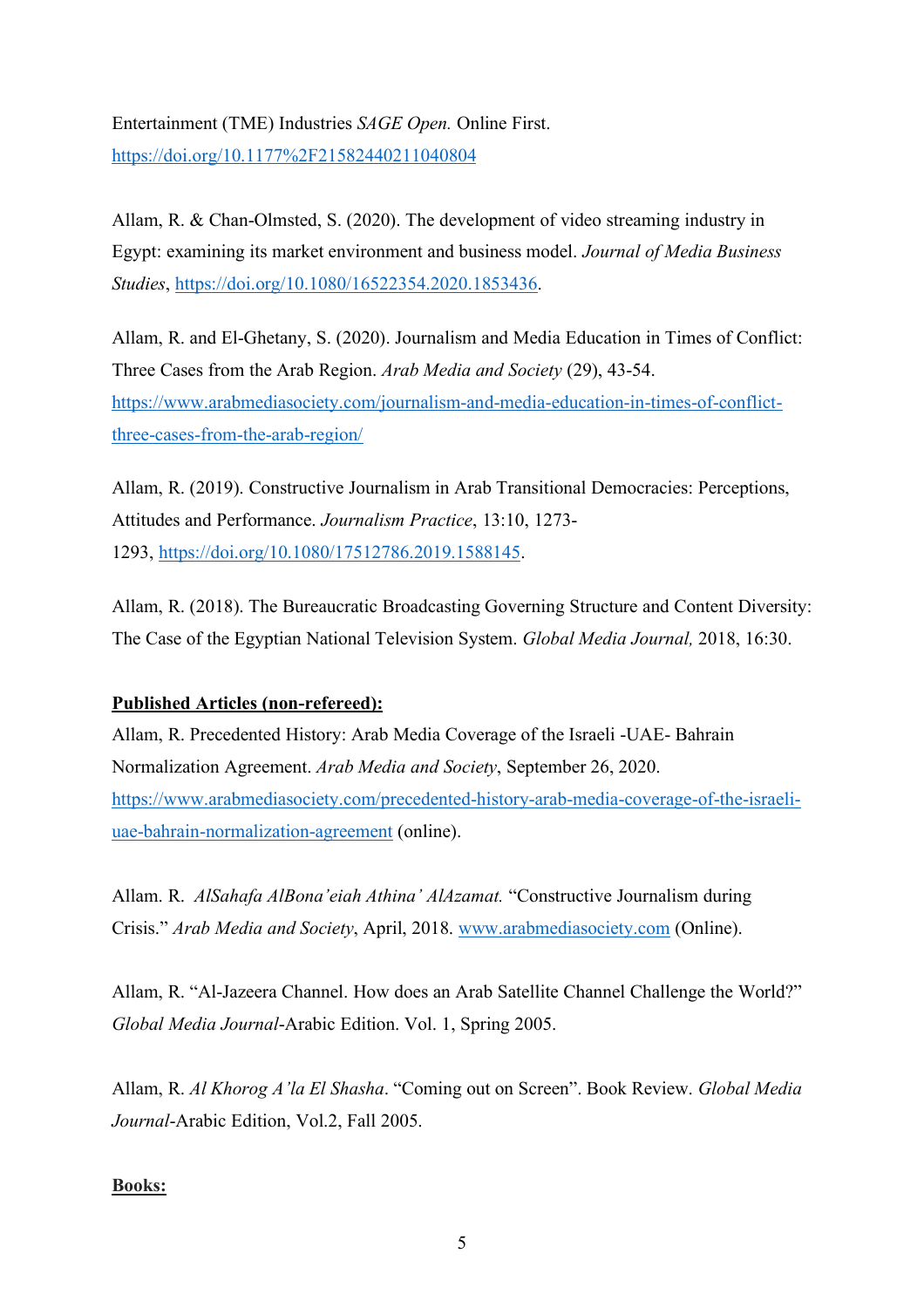Allam, R. (2020). *Al-Seyasat Al-Monazema Lel'lam.* "Policies Regulating Media in the Middle East." Dar Nahdet Masr Press. (in Arabic)

#### **Book Chapters:**

Allam, R. (2021). Media Management in Africa. In Meghan M. and Tang, T. (eds). *The Handbook of Media Management & Business (191-207).* United Kingdom: Rowman & Littlefield Publishers.

Allam, R. (2021). Portrayal of the U.S. Administration in the Egyptian Media*.* In Y. Kamalipour. (editor). *Global Perceptions of the United States: The Trump Effect.* United Kingdom: Rowman & Littlefield Publishers.

Allam, R. and El-Ghetany, S. News Media Literacy in the Digital Age: A Measure of Need and Usefulness of a University Curriculum in Egypt. In W. Christ and B. De Abreu (Eds.) *Media literacy in a Disruptive Media Environment (175-193).* New York: Routledge.

Allam, Rasha (2019). Entertainment Media Industry in Egypt: Overview, Challenges and Future Performance. In P. Sigismondi (Ed). *World Entertainment Media: Global, Regional and Local Perspectives (124-134)*. https://doi.org/10.4324/9781315106298 New York: Routledge.

Allam, R. and Amin, H. (2016)*.* Benchmarking Academic Development and Professional Needs: Journalism Education in Egypt. In R. Goodman and E. Steyn (Eds.) *Global Journalism Education In the 21st Century: Challenges and Innovations (91-112). WJEC. Texas: Knight Press.* 

Allam, R. (2009). A Framework analysis for the Egyptian Election Media Coverage*.* In Y. Kamalipour (Ed). *Global Media Coverage of the 2009 Presidential Election in Iran (63-70)*. United Kingdom: Rowman & Littlefield Publishers, INC.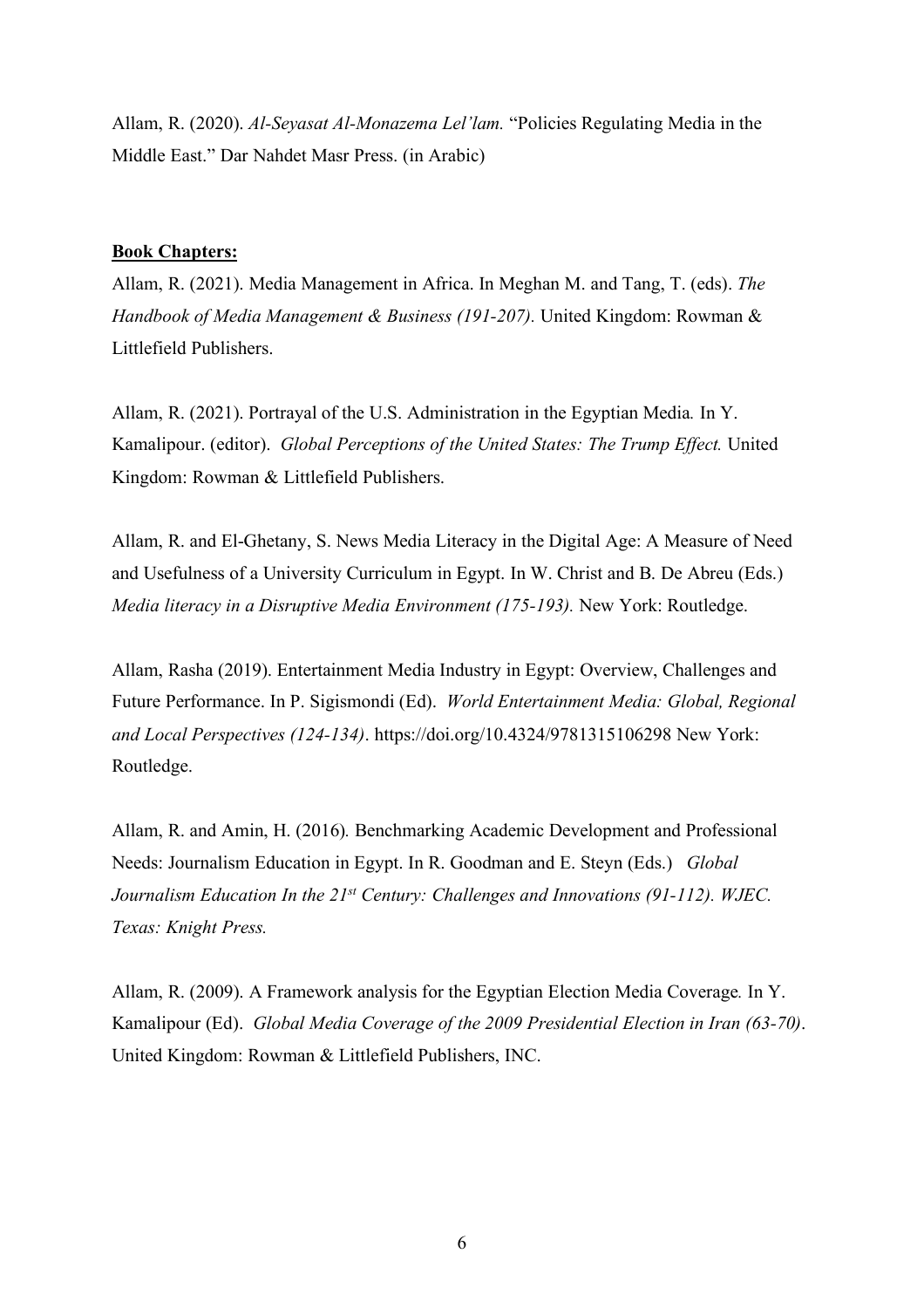## **Policy Briefs:**

Allam, R. (2018). Egypt's Broadcast Media Code of Ethics: Navigating Government Views and Professional Needs. School of GAPP and Public Affairs. Policy Brief Series. 10th Issue, April 2018.

Allam, R. (2017). Egypt's New Regulatory Media System: Challenges and Opportunities. School of GAPP and Public Affairs. Policy Brief Series. 4th Issue, February 2017.

Allam, R. (2008). Countering the Negative Image of Arab Women in the Media: Toward a "Pan Arab Eye" Media Watch Project. The Middle East Institute. *Policy Brief. No. 15 June 2008. www.mideasti.org*

## **Local/International Reports:**

Allam, R. (2018). "Media Landscape- Egypt- Experts Analysis of the state of media." European Journalism Center. https://medialandscapes.org/country/egypt.

Allam, R. (2015). "Strategic tools for setting the agenda to promote Gender equality and Women's Rights in the Arab Region." Center of Arab Women for Training and Research (CAWTAR).

Mendel, T. Abdel Aziz, Y., Allam, R. Al-Zahraa, F. and Mahmoud, H. (2013). "Assessment of Media Development in Egypt." Based on UNESCO's Media Development Indicator. The International Program for the Development of Communication (IPDC) http://unesdoc.unesco.org/images/0022/002207/220742e.pdf.

Supervisor (2018-2019). The "Development of a Media Code of Conduct for Children and Families in Egypt". United Nations International Children's Emergency Fund (UNICEF).

Editor (2015). United Nations for Educational, Scientific, and Cultural Organization (UNESCO). "Media Policies and Freedom of Expression" Conference Proceedings document.

Allam, R. (2015). Euro-Mediterranean Women Foundation. European Institute of the Mediterranean**.** Developed a report titled **"**Social status of Egyptian Women.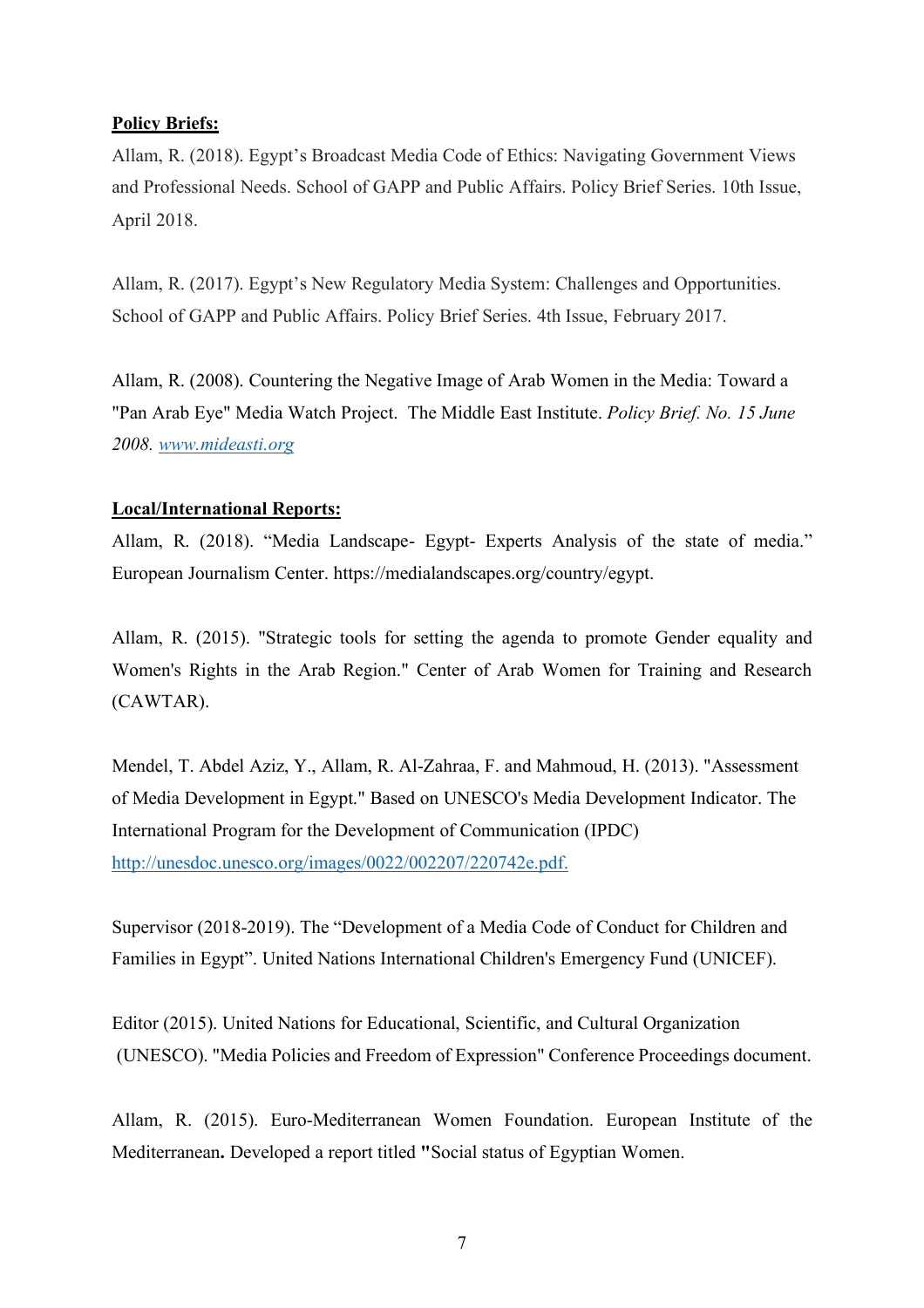Allam, R. (2010) The Egyptian Media Assessment Report. Cairo Institute for Human Rights Studies.

## **Media Toolkits:**

Allam, R.; Selim, M. and El-Nawawy M. (2007) (Researchers). Media toolkit for local journalists for Arab Forum for Media and Environmental Development. Prepared and Directed by Hussein Amin and Hassan Ragab (AFMED).

## **Editorial Articles in English:**

Allam, R. (2010, October 26). Media Content Regulations: A guidance framework. Daily News Egypt. https://dailynewsegypt.com/2010/10/26/media-content-regulations-a-guidanceframework/

Allam, R. (2008, Feburary, 11). New Approach to media content regulation. Daily News Egypt. https://dailynewsegypt.com/2008/02/11/new-approach-to-media-content-regulation/

Allam, R. (2008, January 27). Towards real media independence. Daily News Egypt. https://dailynewsegypt.com/2008/01/27/towards-real-media-independence/

Allam, R. (2008, February 19). Satellite TV Content Regulation: One Step Forward. https://dailynewsegypt.com/2008/02/19/satellite-tv-content-regulation-one-step-forward/

Allam, R. (2008, January 13). Egypt's Media Bureaucracy. https://dailynewsegypt.com/2008/01/13/egypts-media-bureaucracy/

## **Editorial Articles in Arabic:**

Allam, R. (2015, May 28). Fox and the Satellite Stations. *Al-Masry Al-Youm Newspaper*. https://www.almasryalyoum.com/editor/details/718?page=1&type=1

Allam, R. (2015, May 13). Maspero and National Security. (Editorial). *Al-Masry Al-Youm Newspaper.* https://www.almasryalyoum.com/news/details/731945

Allam, R. (2015, May 28). The Minister is Live on Air. (Editorial). *Al-Masry Al-Youm Newspaper.*

https://www.almasryalyoum.com/news/details/743342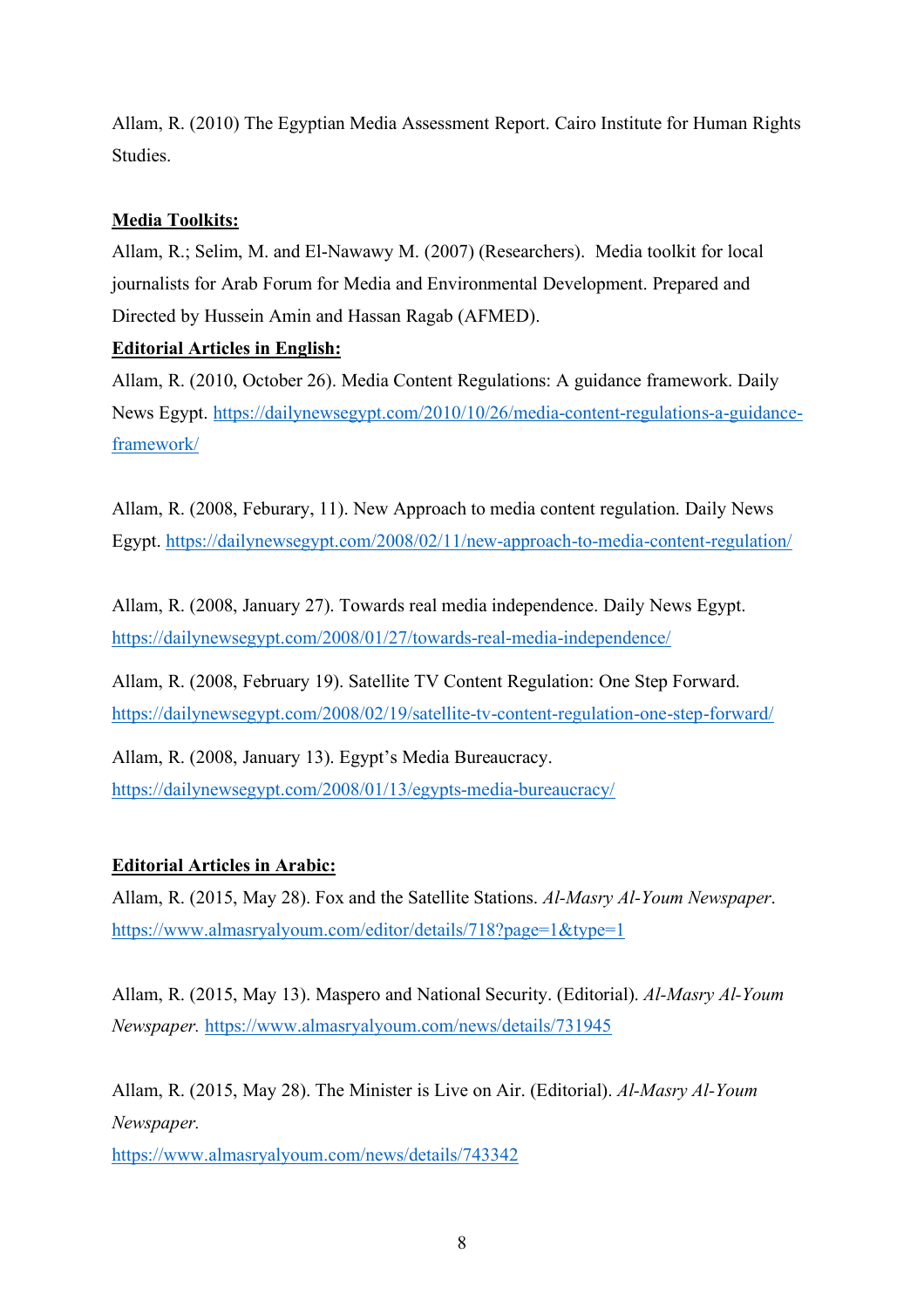Allam, R. (2015, March, 9). Laky ya Masr al-salam. "Peace upon Egypt." *Al-Masry Al-Youm Newspaper*. https://www.almasryalyoum.com/news/details/675359

Allam, R. (2015, March 17). Masr al-mostakbal. "Egypt is the Future." *Al-Masry Al-Youm Newspaper*. https://www.almasryalyoum.com/news/details/682568

Allam, R. (2015, February 14). Al-estethmar Sharkan. "Investment is directed towards the East." *Al-Masry Al-Youm Newspaper.* https://www.almasryalyoum.com/news/details/657147

Allam, R. (2015, February 1). Harb al'alam ala al erhab. "Media War on Terrorism." *Al-Masry Al-Youm Newspaper. https://www.almasryalyoum.com/news/details/647643*

Allam, R. (2015, January 21). Zaman Masr. "Egypt's Time." *Al-Masry Al-Youm Newspaper. https://www.almasryalyoum.com/news/details/636375*

Allam, R. (2015, January 11). Al-Maw'eza Al-Hasana. "The Good Advice." *Al-Masry Al-Youm Newspaper* https://www.almasryalyoum.com/news/details/627231

Allam, R. (2014, December, 28). Masr mobasher. "Direct from Egypt." *Al-Masry Al-Youm Newspaper. https://www.almasryalyoum.com/news/details/613115*

Allam, R. (2014, December, 23). Derous men ard el Fayrouz. Lessons from the Sinai Land. *Al-Masry Al-Youm Newspaper. https://www.almasryalyoum.com/news/details/609661*

Allam, R. (2014, December, 7). Masr Aseya. "Egypt the Rebellious." *Al-Masry Al-Youm Newspaper. https://www.almasryalyoum.com/news/details/595197*

Allam, R. (2014, Novermber, 17). Aan e'lam el'antell wa al-tanmeya. "The Destructive and Development Media." *Al-Masry Al-Youm Newspaper. https://www.almasryalyoum.com/news/details/574860*

Allam, R. (2014, November 8). Seket elsalama. "Safe Trip." *Al-Masry Al-Youm Newspaper. https://www.almasryalyoum.com/news/details/567596*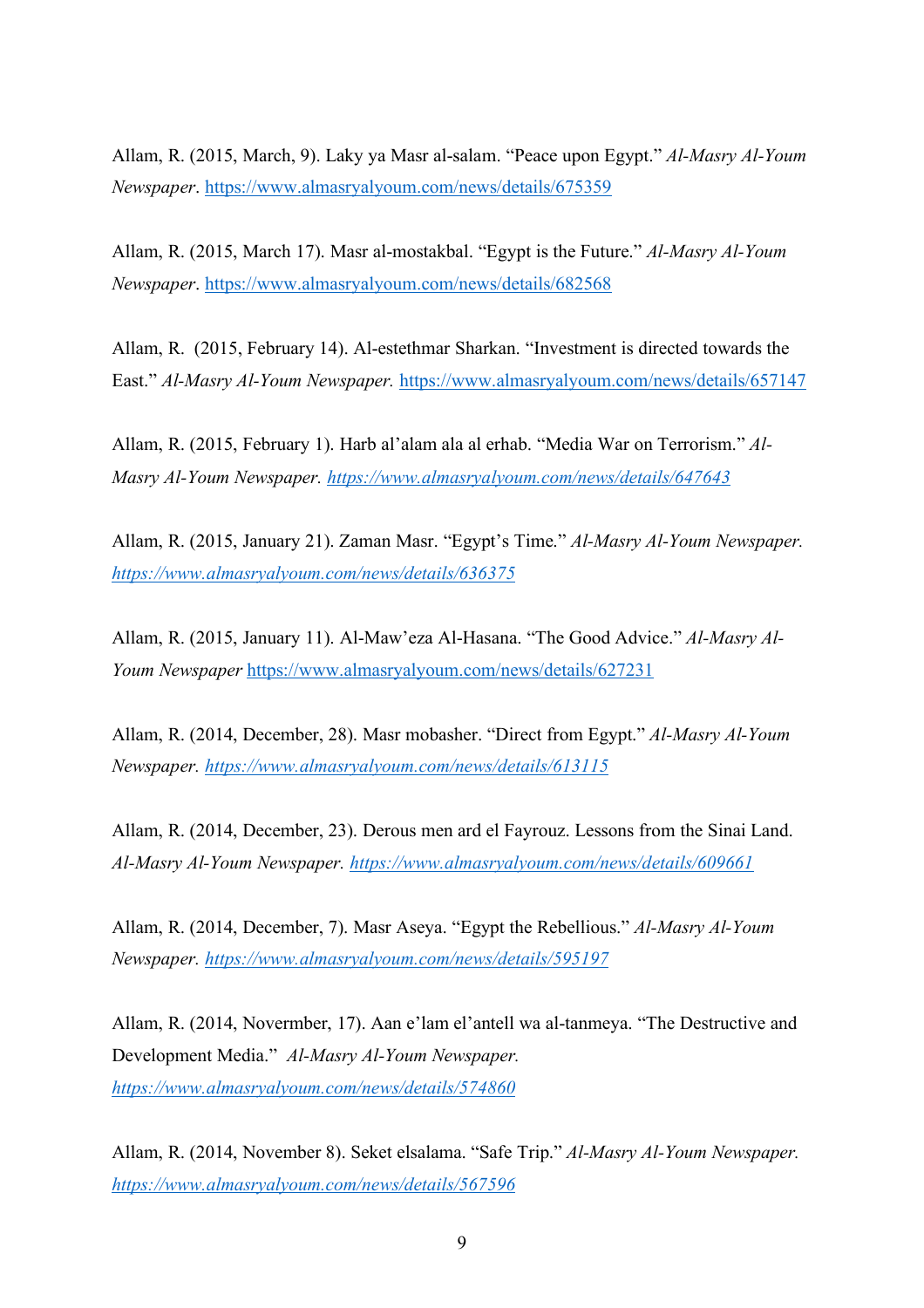Allam, R. (2014, October 26). Masr Khaleya men el Ebola. "Egypt is Ebola FREE." *Al-Masry Al-Youm Newspaper. https://www.almasryalyoum.com/news/details/555839*

Allam, R. (2014, October 12). Selfie-El-Haj. "The Pilgrimage Selfie." *Al-Masry Al-Youm Newspaper. https://www.almasryalyoum.com/news/details/542119*

Allam, R. (2014, September 30). Al'elam Almasry fi Al-Umam al-motaheda: Ma laho w Ma alieh. "The Egyptian Media in the UN: Gains and Limitations." *Al-Masry Al-Youm Newspaper*. https://www.almasryalyoum.com/news/details/535560 Allam, R. (2014, September 17). Al-raqesa wa Som'et Masr. "The Belly Dancer and Egypt Reputation." *Al-Masry Al-Youm Newspaper*. https://www.almasryalyoum.com/news/details/525836

Allam, R. (2014, September 1). MinaWood: Hollywood Al-sharq. "MinaWood: the Eastern HollyWood." *Al-Masry Al-Youm Newspaper* .https://www.almasryalyoum.com/news/details/514334

Allam, R. (2014, August 30). Kaif Yomken Lel'lam an yosaa'd al-dawla. "How could the media assist the State?" *Al-Masry Al-Youm Newspaper* https://www.almasryalyoum.com/news/details/512352

Allam, R. (2014, August 19). Al-Mowfawdeya w soret Daa'sh wa al'eslam. "The Commission and the Image of ISIS and Islam." *Al-Masry Al-Youm Newspaper.* https://www.almasryalyoum.com/news/details/504980

Allam, R. (2014, August 03). Kolo be'esm el horeya. "Under the Name of Freedom." *Al-Masry Al-Youm Newspaper.* https://www.almasryalyoum.com/news/details/493563

Allam, R. (2014, July 20). Khaybat Amal. "Disapponitment." *Al-Masry Al-Youm Newspaper.* https://www.almasryalyoum.com/news/details/486482

Allam, R. (2014, July 16). Al'okda fi almethaq. "The Media Code of Ethics Crisis." *Al-Masry Al-Youm Newspaper.* https://www.almasryalyoum.com/news/details/483668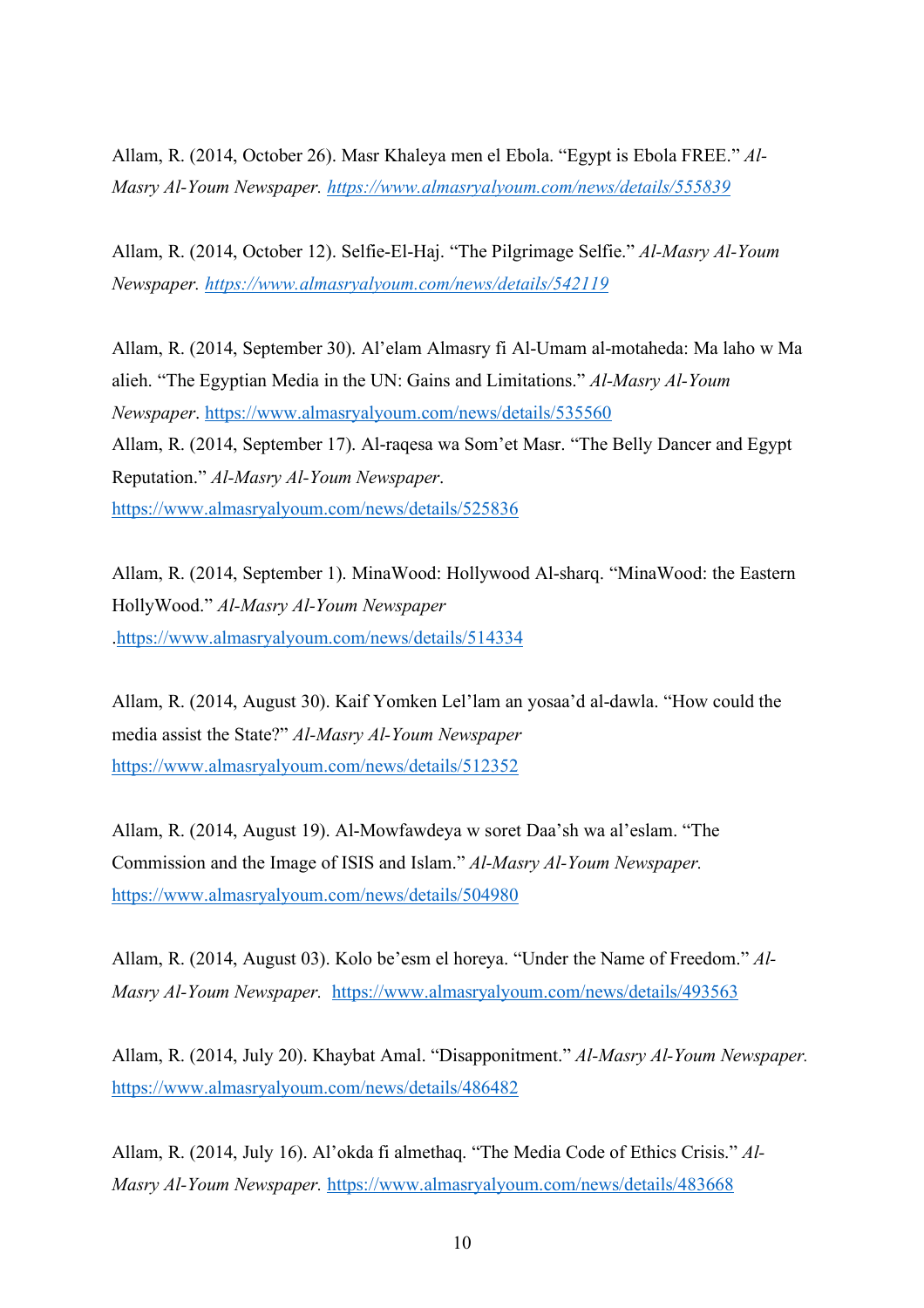Allam, R. (2014, July 3). Algaza'er to'eed ketabet al tarrikh. "Algeria is Re-writing History." *Al-Masry Al-Youm Newspaper.* https://www.almasryalyoum.com/news/details/475602

Allam, R. (2014, June 23). Wezarat al'elam. "The Ministry of Information." *Al-Masry Al-Youm Newspaper*. https://www.almasryalyoum.com/news/details/469513

Allam, R. (2014, June 13). Al-Khorog alaa elshasha. "Broadcast on Screen." *Al-Masry Al-Youm Newspaper. https://www.almasryalyoum.com/news/details/463590*

Allam, R. (2014, May 27). Kosor ale'lam Almasry. "The Egyptian Media Failure." *Al-Masry Al-Youm Newspaper. Al-Masry Al-Youm Newspaper. https://www.almasryalyoum.com/news/details/454302*

Allam, R. (2014, May 15). E'leno an enheyazakom. "State Your Bias." *Al-Masry Al-Youm Newspaper.* https://www.almasryalyoum.com/news/details/446703

Allam, R. (2014, April 27). Soft Porn. "Soft Porm." *Al-Masry Al-Youm Newspaper. https://www.almasryalyoum.com/news/details/436486*

Allam, R. (2014, April 14). Al-Sahafa Al-Alkhlakeya. "Ethical Journalism." *Al-Masry Al-Youm Newspaper. https://www.almasryalyoum.com/news/details/429022.*

Allam, R. (2014, March 21). Eid El Um- Aam Bekmalaho. "Mother's Day- is a Whole Year Long." *Al-Masry Al-Youm Newspaper. https://www.almasryalyoum.com/news/details/414631*

Allam, R. (2014, March 8). Al-Haikal Al-aagouz. "The Old Hulk." *Al-Masry Al-Youm Newspaper.* https://www.almasryalyoum.com/news/details/407173

Allam, R. (2014, Feburary 26). Al-motagara Al-e'lameya b-elatfal. 'Media Trafficking of Children." *Al-Masry Al-Youm Newspaper.* https://www.almasryalyoum.com/news/details/401094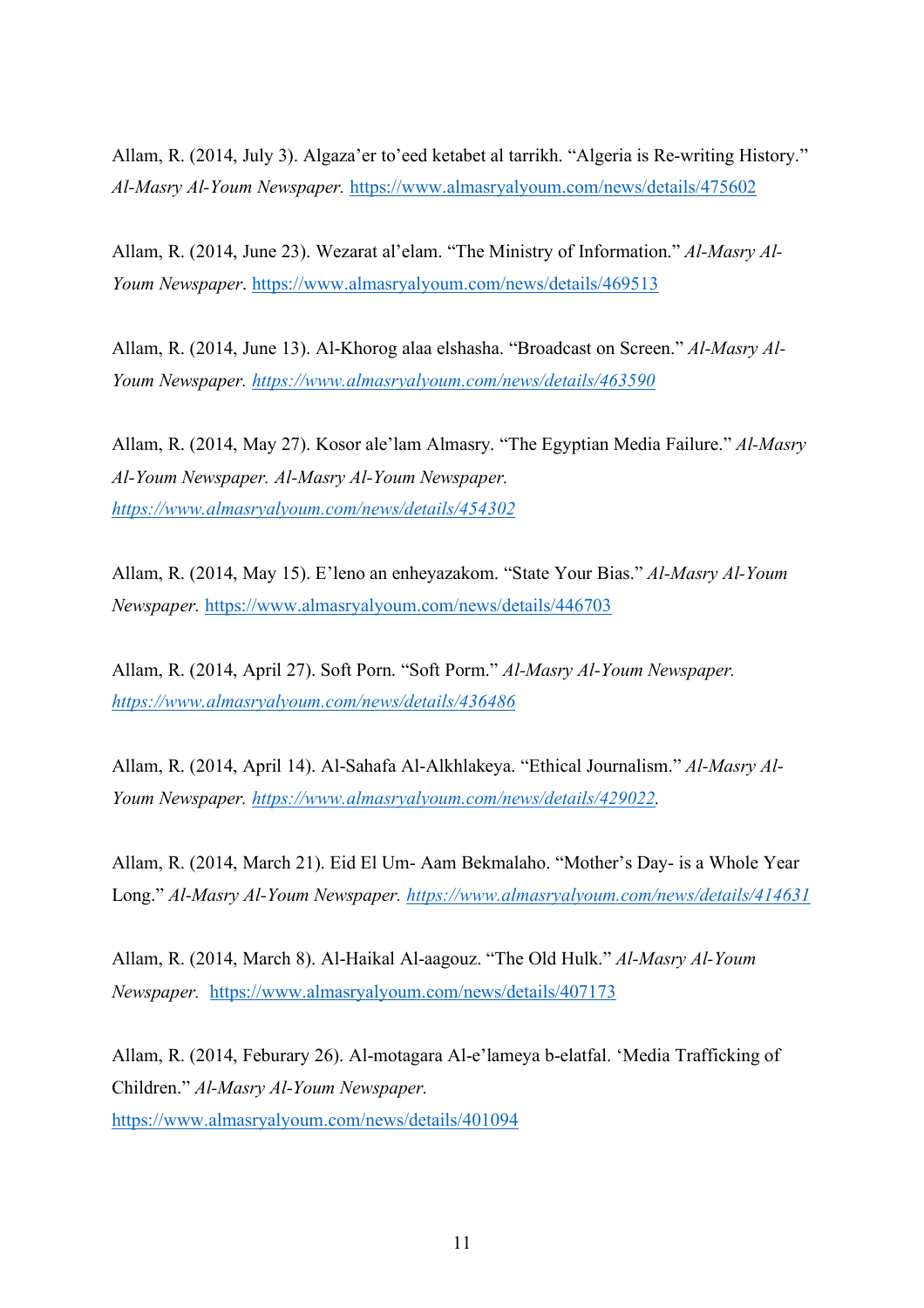Allam, R. (2014, Feburary 17). Alwaa'i badal men el fazaa'. "Increasing Awarness is better than Spreading Fear." *Al-Masry Al-Youm Newspaper.* https://www.almasryalyoum.com/news/details/395430

Allam, R. (2014, Feburary 3). Ele'lam Sanaa. "The Media is a Profession." *Al-Masry Al-Youm Newspaper.* https://www.almasryalyoum.com/news/details/387947

Allam, R. (2014, January 19). Ma-baad Al-esteftaa'. "Beyond the Referendum." *Al-Masry Al-Youm Newspaper*. https://www.almasryalyoum.com/news/details/378139

Allam, R. (2014, January 9). Darorat Tahawol el-ealam el-masry. "The Necessity of Media Transformation in Egypt." *Al-Masry Al-Youm Newspaper*. https://www.almasryalyoum.com/news/details/373272

Allam, R. (2013, December 31). FIFA w haq al moshahada. "The FIFA and the Right to Watch." *Al-Masry Al-Youm Newspaper*. https://www.almasryalyoum.com/news/details/369300

Allam, R. (2013, November 8). Benaa elakhlaa. "Maintaining Ethics." *Al-Masry Al-Youm Newspaper*. https://www.almasryalyoum.com/news/details/343195

Allam, R. (2013, October 18). Esfafa maa' sabq al esrar. "Premeditated Indecency." *Al-Masry Al-Youm Newspaper*. https://www.almasryalyoum.com/news/details/342753

Allam, R. (2013, Ocotober 12). Wa yazal alwatan aghla. "And the Homeland remains the most precious." *Al-Masry Al-Youm Newspaper*. https://www.almasryalyoum.com/news/details/342641

Allam. R. (2013, October 1). Men agl destour yadman esteklal elea'lam. "For a Constitution that Protects Media Independency." *Al-Masry Al-Youm Newspaper.* https://www.almasryalyoum.com/news/details/342422

Allam, R. (2013, September 17). Azmet Maspero w el BBC. "Maspero Crisis and the BBC." *Al-Masry Al-Youm Newspaper.* https://www.almasryalyoum.com/news/details/201822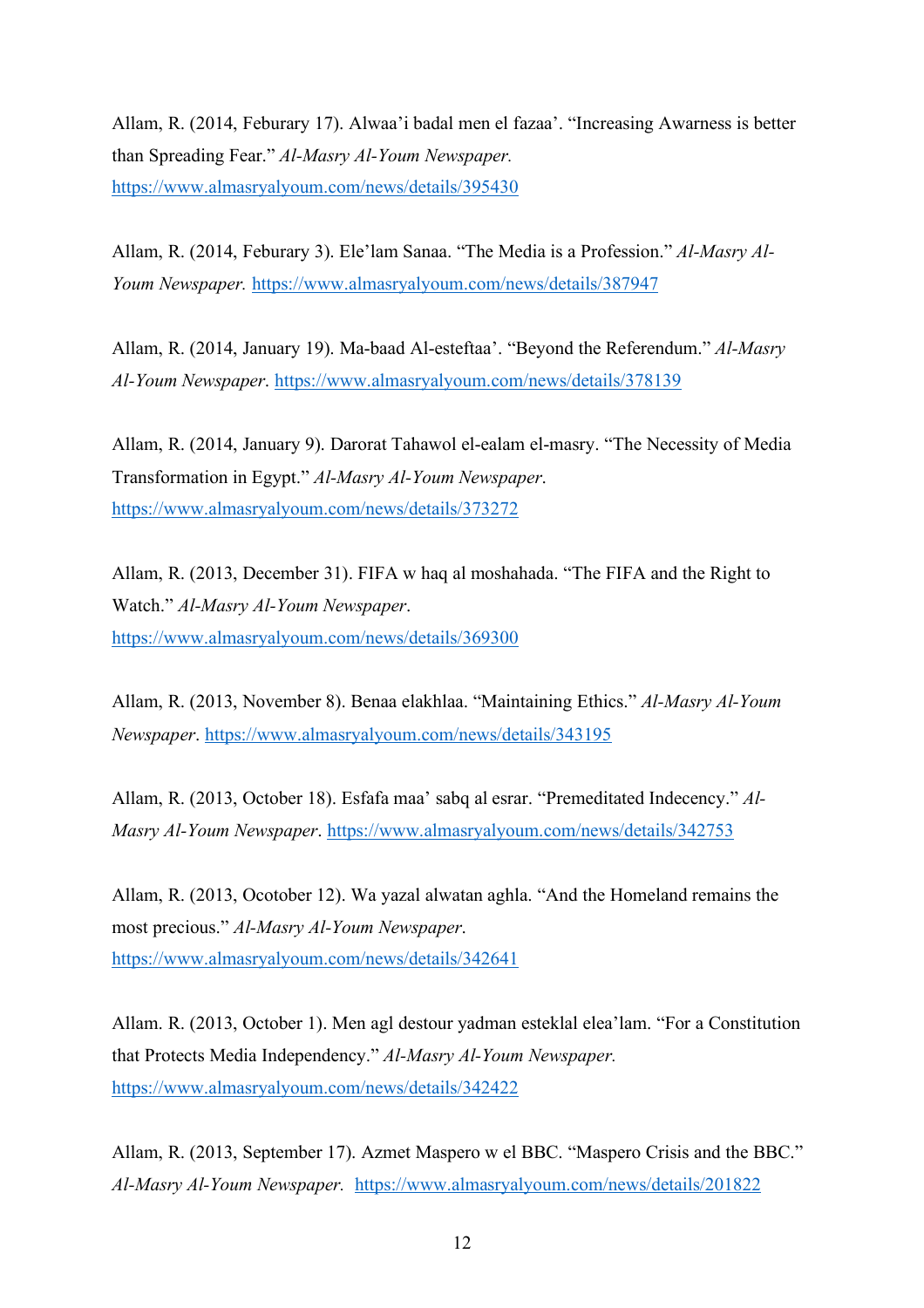Allam, R. (2013, September 4). Yaani eih horeya mas'ola? "What does Responsible Freedom Mean?" *Al-Masry Al-Youm Newspaper.* https://www.almasryalyoum.com/news/details/199968

Allam, R. (2013, August 21). Masr wa al-jazeera America. "Egypt and Al-Jazeera America." *Al-Masry Al-Youm Newspaper*. https://www.almasryalyoum.com/news/details/199577 Allam, R. (2013, August 6). Shaheed taht el talab. "A martyr at your service." *Al-Masry Al-Youm Newspaper*. https://www.almasryalyoum.com/news/details/199131

Allam, R. (2013, July 20). Methaq al sharf al e'lami (3-3). "The Media Code of Ethics." *Al-Masry Al-Youm Newspaper*. https://www.almasryalyoum.com/news/details/198506

Allam, R. (2013, July 12). Methaq al sharf al e'lami (3-2). "The Media Code of Ethics." *Al-Masry Al-Youm Newspaper*. https://www.almasryalyoum.com/news/details/50267

Allam, R. (2013, July 6). Methaq al sharf al e'lami (3-1). "The Media Code of Ethics." *Al-Masry Al-Youm Newspaper*. https://www.almasryalyoum.com/news/details/50104

Allam, R. (2013, June 28). Shabah ele'lam. "The Media Ghoast." *Al-Masry Al-Youm Newspaper.*

https://www.almasryalyoum.com/news/details/49941

Allam, R. (2013, June 21). Mata sayoghlaq Maspero. "When will Maspero be Closed?" *Al-Masry Al-Youm Newspaper.* https://www.almasryalyoum.com/news/details/49645

Allam. R. (2013, June 12). Mobarah ealameya *Sakhena. "A Hot Media Match." Al-Masry Al-Youm Newspaper. https://www.almasryalyoum.com/news/details/49364*

Allam, R. (2013, June 5). Aayez tezeeaa oul zeeaa*. "If you want to go live, say it." Al-Masry Al-Youm Newspaper. https://www.almasryalyoum.com/news/details/197667*

Allam, R. (2013, May 18). Almara' al mahzoma ealameyan*. "The Media Defeated Woman." Al-Masry Al-Youm Newspaper. https://www.almasryalyoum.com/news/details/197177*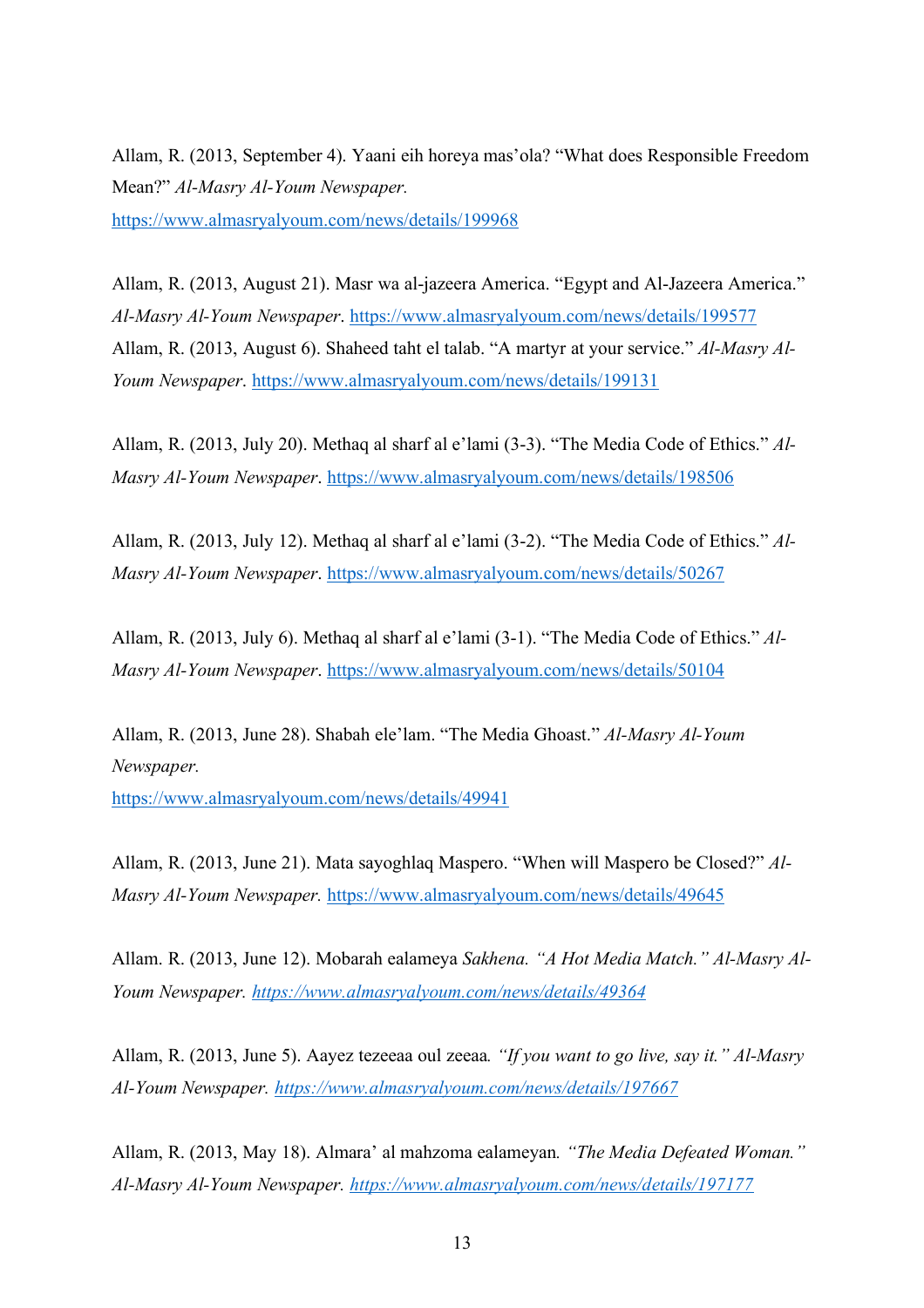*Allam, R. (2013, May 8). Maspero Haleman. "Maspero Daydreaming." Al-Masry Al-Youm Newspaper. https://www.almasryalyoum.com/news/details/196892*

Allam. R. (2013, April 30). Ealanat Modalela wa bazee'a. "Deceptive and Indecent Advertismemts." *Al-Masry Al-Youm Newspaper. https://www.almasryalyoum.com/news/details/196644*

Allam, R. (2013, April 22). Maza law taghayer wazeer al eaalam. "What if the Minister of Information got replaced?" *Al-Masry Al-Youm Newspaper.*  https://www.almasryalyoum.com/news/details/196395

Allam, R. (2013, April 8). Moshkelet Haye't alestethmar fi horeyat el eaalam. "The Crisis of the Investment Authority in Media Freedom." *Al-Masry Al-Youm Newspaper*. https://www.almasryalyoum.com/news/details/195928

Allam, R. (2013, March 30). Alhaq fi elmaarefa. "The Right to Know." *Al-Masry Al-Youm Newspaper*. https://www.almasryalyoum.com/news/details/195668

Allam, R. (2013, March 19). Kawaneen Haye't alestethmar al-radeaa leleaalam. "Investment Authority Deterrent Media Laws." *Al-Masry Al-Youm Newspaper*. https://www.almasryalyoum.com/news/details/195258

Allam, R. (2013, March 11). Alhal lays fi elhagb. "Blocking is not a Solution." *Al-Masry Al-Youm Newspaper*. https://www.almasryalyoum.com/news/details/195019

Allam, R. (2013, March 5). Aleaalam alfased. "The Corrupted Media." *Al-Masry Al-Youm Newspaper*. https://www.almasryalyoum.com/news/details/194788

Allam, R. (2012, February 20). Mostakbal alealam baad al thawra. "The Future of Media after the Revoution." *Al-Masry Al-Youm Newspaper*. https://www.almasryalyoum.com/news/details/53043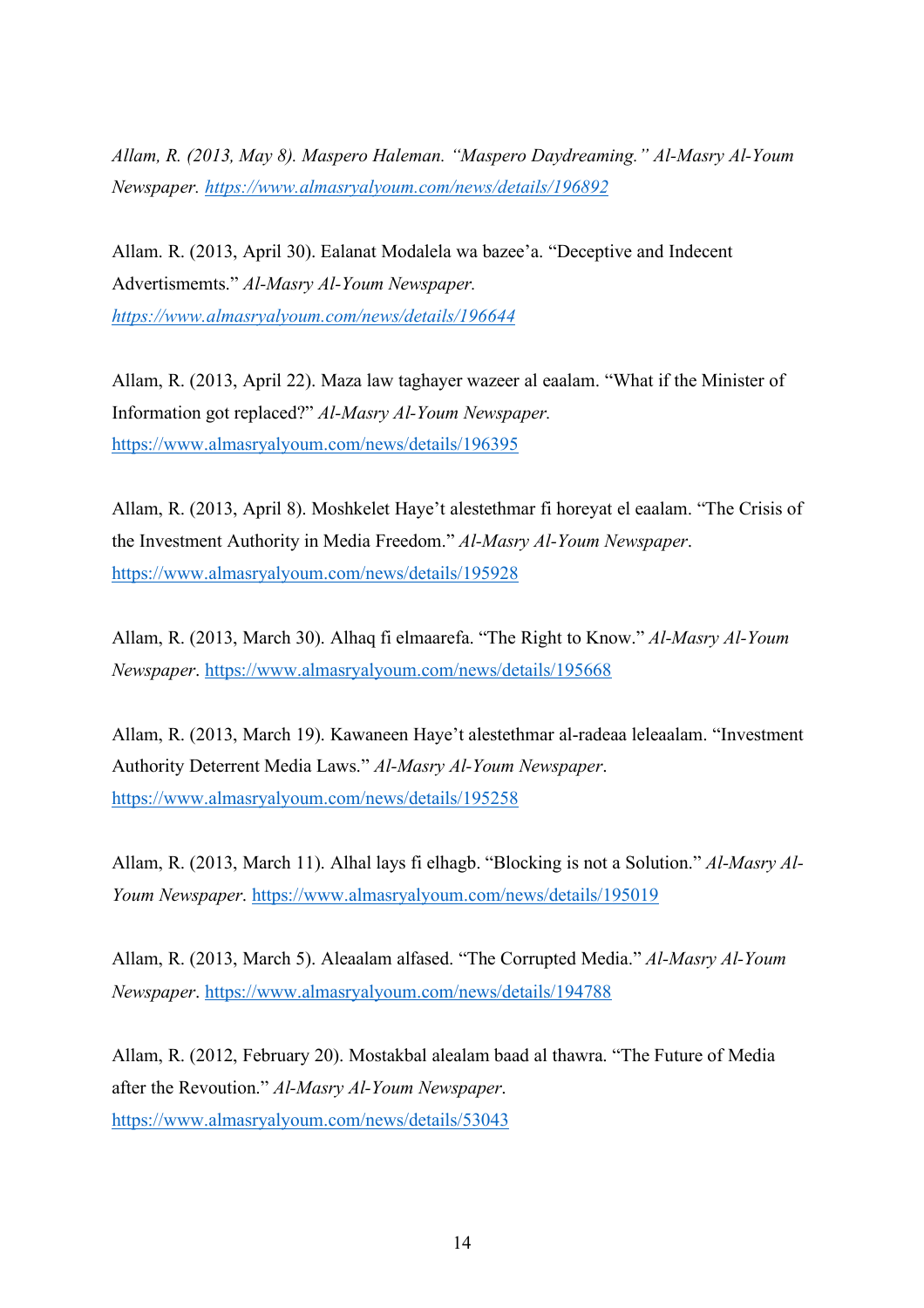Allam, R. (2012, February 9). Aleaalam ma bayn altahreed wa altaateem. "The Media between Incitmeemt and Misinformation." *Al-Masry Al-Youm Newspaper*. https://www.almasryalyoum.com/news/details/218225

Allam, R. (2012, January 20). Tatheer aleaalam al masry: wazeer alealam, almelkeya wa almesdakeya. "Purging the Egyptian media (Minister of Information, , and Credibility). *Al-Masry Al-Youm Newspaper*. https://www.almasryalyoum.com/news/details/217570

Allam, R. (2011, March 21). Nahw ealam masry hur wa mostakel. "Towards a Free and Independent Egyptian Media System." *Al-Masry Al-Youm Newspaper*. https://www.almasryalyoum.com/news/details/205197

## **Media Appearances (selected):**

(2020, September 13). Sabahak Masry. "An Egyptian Morning" by A. Hisham. MBC Masr regional Satellite channel. https://www.youtube.com/watch?v=yxz9uhMZgWc

(2020, November 21). Kawaleb ealamaya gadeeda to'ather ala anmat alestehlak. "New Media Formats will Impact the Audiences Consumption Behaivor" by T. Mostafa. Al-mal / الاشا-علام-قوالب-إعلامية-جديدة-ستؤثر-على/News Website. https://almalnews.com

(2020, Feburary 3). Akher el Nahar. "The Evening Progarm" by A.E. Dalia. Al Nahar TV satellite channel. https://www.youtube.com/watch?v=lmEz7QbgLrg

(2018, August 20). The Globe-Trotting Show Bringing Science and Tech to Arab TV by H. Mejs. Weird Magazine. https://www.wired.com/story/4tech/

(2013, November 8). Momken. "It is Possible." R. Khairy" by R. Khairy. CBC TV satellite station. https://www.youtube.com/watch?v=fxHQFToDeEs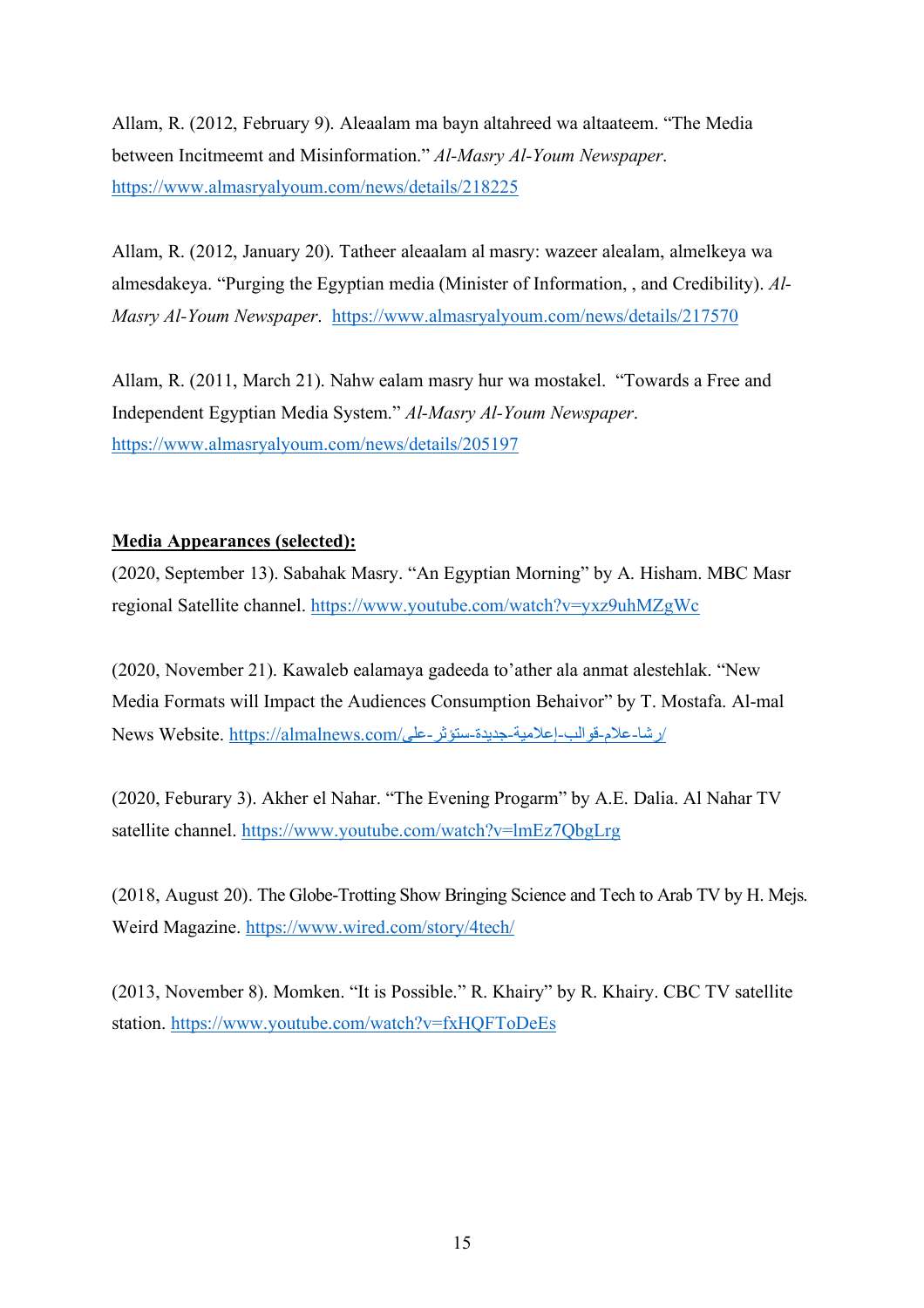#### **Referee/Discussant:**

| Spring 2021        | Referee/Judge: 14th International Rounds of Monroe E. Price Media                     |
|--------------------|---------------------------------------------------------------------------------------|
|                    | Law Moot Court Competition. A joint program between the Faculty of                    |
|                    | Law at the University of Oxford and the Bonavero Institute of Human                   |
|                    | Rights April 14, 2021 (Virtual).                                                      |
| Summer 2021        | Referee/Jury: American Culture Center- Digital Skills Camp-Agust<br>$1-12$ (Virtual). |
|                    |                                                                                       |
| <b>Fall 2020</b>   | <b>Referee:</b> Best Television TV Report Production-Ealam.com                        |
|                    | Competition. Cairo, Egypt.                                                            |
| <b>Summer 2020</b> | Discussant: Media Representations of Law and Justice: Middle                          |
|                    | Eastern Perspectives. The Arab-German Young Academy of Sciences                       |
|                    | and Humanities (AGYA). August 20, 2020 (Virtual).                                     |
| <b>Fall 2015</b>   | <b>Referee:</b> Center of Arab Women for Training and Research. Evaluating            |
|                    | best article published and reflected the idea of "Election and Women in               |
|                    | the Participation". Annual Competitor on Women development in the<br>Arab Region.     |
|                    |                                                                                       |

#### **Conference &Forum Moderator/Organizer /Chairperson:**

- **Summer 2021Chairperson –** Communicating Science during Crisis. Advancing Science Communication in Challenging Times. Third Arab Science Journalism Forum. The American University in Cairo. June 27. Online Webinar.
- **Fall 2020 Moderator** Thinking About Disinformation Disorder: Formats of Misinformation and Mal-information. Organized by: UNESOC, Regional Bureau for Sciences in the Arab States, School of Global Affairs and Public Policy, The American University in Cairo and the World Health Organization. September Online Webinar.

**Summer 2019 Chair** – Media Entrepreneurship session, European Media Management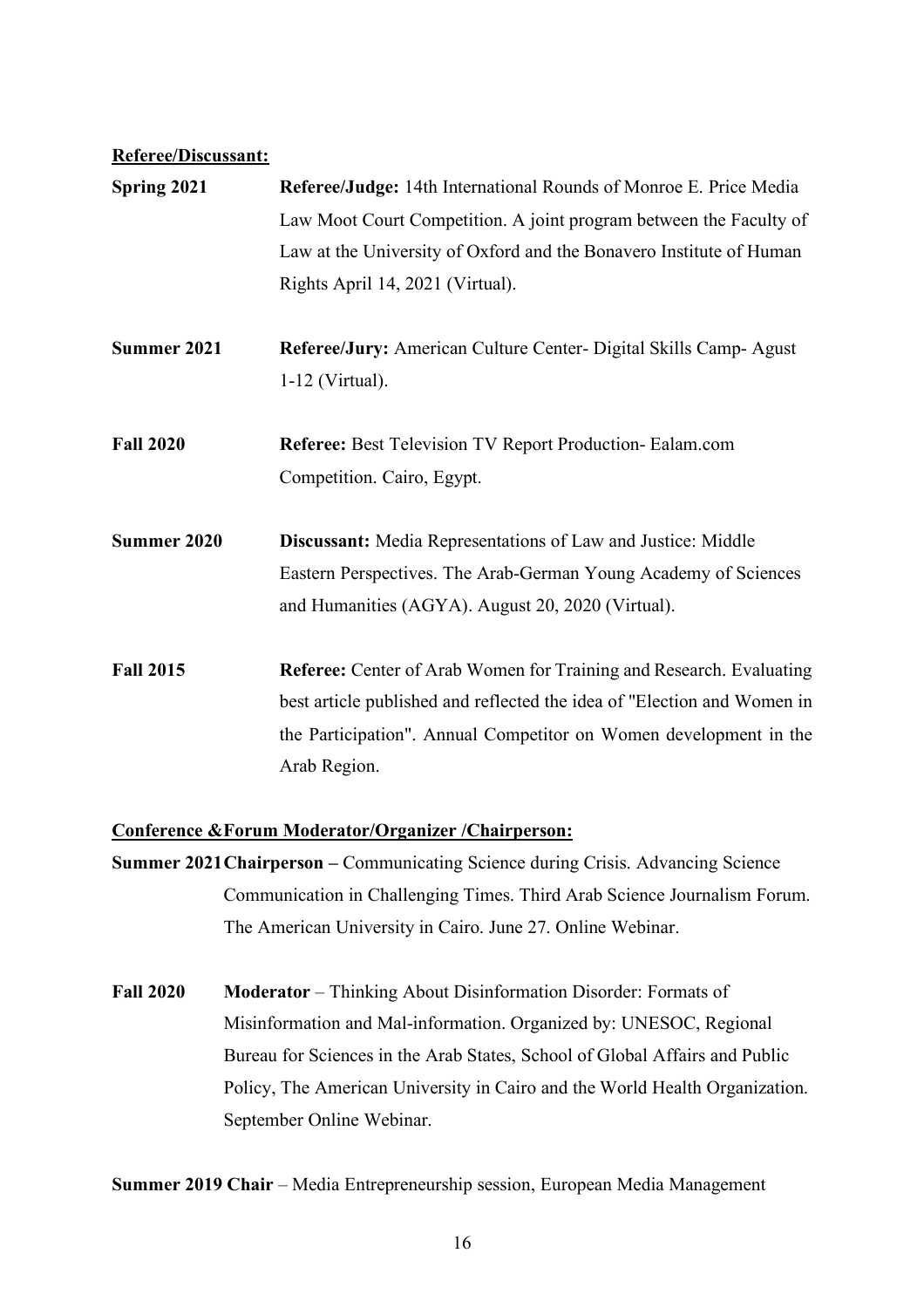Association (Emma) annual conference which took place in Cyprus.

- **Fall 2019 Moderator**  Science Journalism Across Cultures. Journalistic Practice in the Arab World and Germany. Science Meets Journalism-Multidisciplinary Perspectives Forum. Goethe Institute and the DAAD. October 12. Cairo. Egypt.
- **Fall 2019 Organizer** Digital Chessboard Media Forum School of Global Affairs and Public Policy **(**GAPP) Centennial Media Forum. March, 10. The American University in Cairo, Egypt.
- **Spring 2019 Moderator** Media Ethics in the Digital Era. School of Global Affairs and Public Policy **(**GAPP) Centennial Media Forum. The Digital Chessboard. March, 10. The American University in Cairo, Egypt.
- **Fall 2018 Moderator** Media and Youth Symposium- Kamal Adham Center for Telvision and Digital Journalism, School of Global Affairs and Public Policy **(**GAPP) - The American University in Cairo. Sept. 15. Cairo, Egypt.
- **Fall 2017 Moderator –** Entrepreneurship Summit. Social Media Influencers. International Labor Organization (ILO). November 16. Hurghada.

#### **Fall 2016 - Fall 2018 – Organizer- Media Coverage: Monthly Youth Conference**:

Sharm El Sheikh (December10-11, 2016); Cairo governorate (December 9-10, 2017); Ismailia governorate (April 25-27, 2017); Alexandria governorate (July 24-26, 2017); Aswan governorate (January 26-28, 2018).

#### **Administrative Responsibilities:**

**2017- Present Associate Chair: Department of Journalism and Mass Communication, School of Global Affairs and Public Policy (GAPP), the American University in Cairo** - Work closely with the chair in performing academic and administrative responsibilities, such as: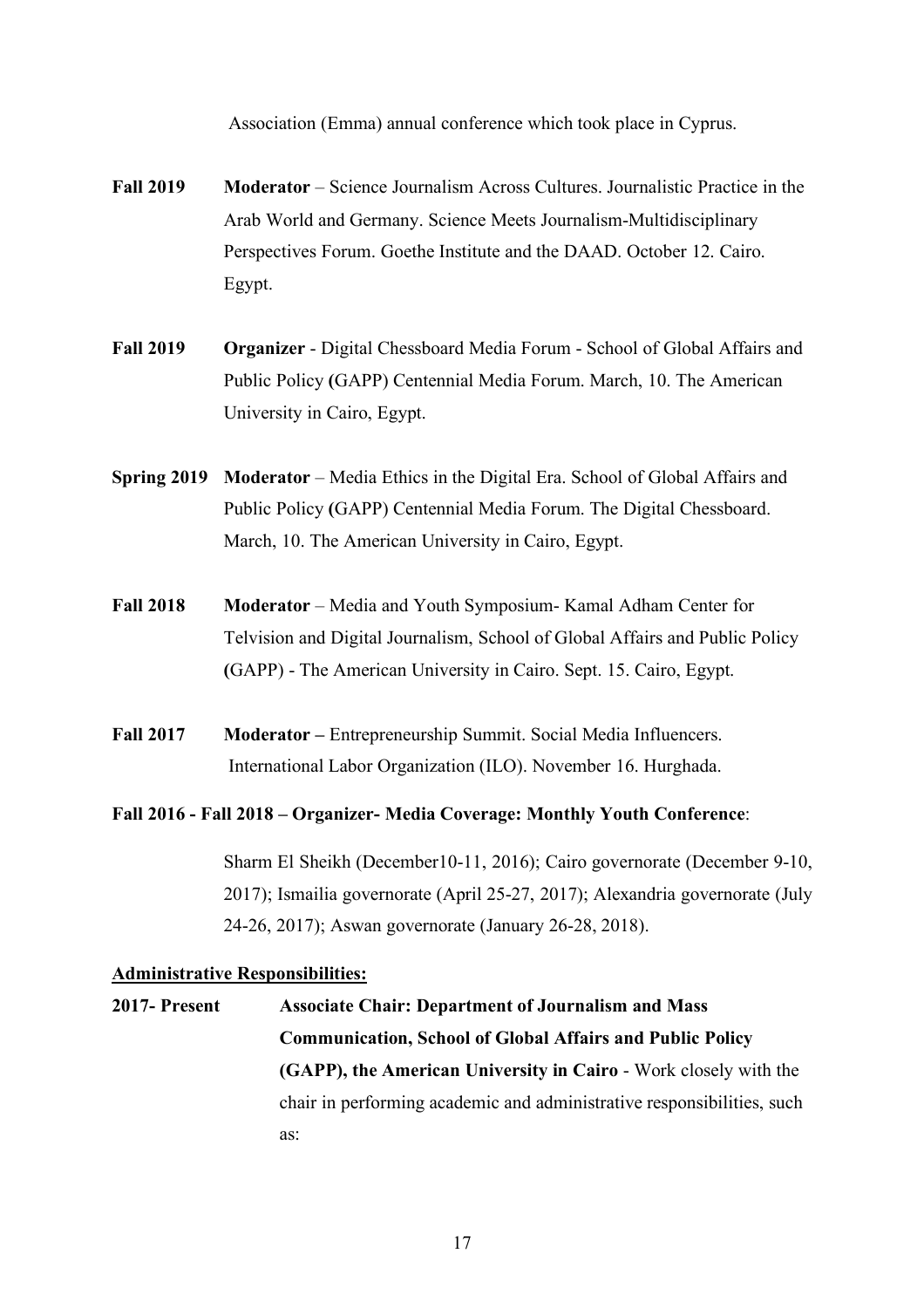- Building strong networks to enrich students' learning experience in practical environments, gain the necessary skills for success in the digital environment, and to meet the market's needs once they graduate.
- Expanding the quality and the quantity of research output to lead the region in the area of research.
- Re-designing a graduate program that is appealing for applicants and attractive to a diverse student body.
- Upgrading the three JRMC majors: MMJ, CMA, IMC undergraduate programs to adapt to future requirements of the local and international job markets.
- Forming special tasks to work on the assessment and the accreditation of the JRMC department.

**Summer 2021-Present:** Member- Kamal Adham Center Steering Committee

**Spring 2021 - Present** Chair – Ad hoc Committee, Multi-Media Journalism Reviewing Program- JRMC Department.

**Spring 2019- Present:** Senator at Large- School of Global Affairs and Public Policy (GAPP).

**Fall 2020 - Present** Member – Student Affairs Committee – AUC Senate.

- **Fall 2019 - Present** Member- Academic and Research Affairs Committee (ARAC)-School of Global Affairs and Public Policy (GAPP) School.
- **Fall 2018- present** Member Graduate applicants interviewing committee Kamal Adham Center for Television and Digital Journalism-GAPP.

**Fall 2017 - Present** Chair – Students Affairs Committee – JMRC Department

- **Fall 2017 - Present** Communication and Media Arts (CMA) major coordinator
- **Fall 2018-2019** Member- Youssef Jameel Fellowship Interviewing Committee- GAPP.
- **Fall 2019 - Spring 2019** Member Academic Affairs Committee
- **Fall 2018 - Spring 2020** Member Task Force Committee for Curriculum Review
- **Spring 2017- Fall 2019** Chair of Undergraduate Committee.
- **Fall 2016 - Spring 2017** Chair Academic Affairs Committee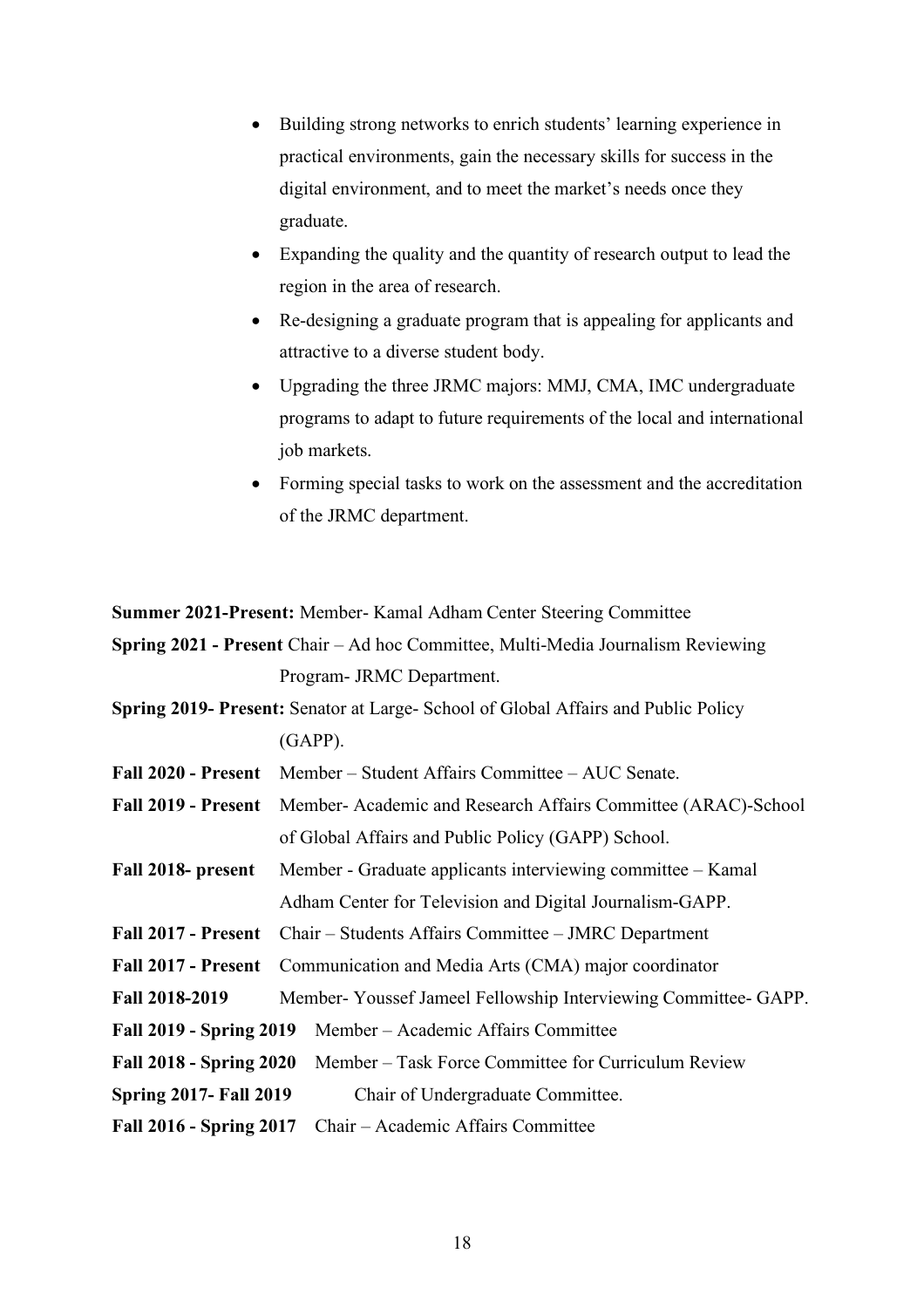#### **Professional Experience:**

- **Fall 2015 - 2019 Consultant (Director), Media Office, President of the Republic of Egypt. Main activities executed:** Strategic planning of all media/public activities; Organize PR activities**;** Anticipate crises before they happen, and execute quick plans**;** Prepare all material for the spokesperson for any public address; Monitors local, regional and international media, including the Internet.
- **Fall 2016 - 2018 Consultant**: **Presidential Leadership Program.** Designed a two-week course on "Media and Public Opinion" for the Presidential Leadership Program (PLP) training 500 youth covering all Egyptian governorates.
- **Fall 2012 - 2016: Media Business Development Consultant –** *Al-Masry Al-Youm* News Organization.
- **Spring 2012 - 2014 Opinion Writer:** International Business Associates
- **Fall 2011 - 2016 Opinion Writer:** *Al-Masry Al-Youm* Newspaper; *Al-Watan* Newspaper; *Daily News Egypt*.

## **Professional Development Courses:**

| <b>Fall 2020</b> | <b>Online Course Design - Center for Learning &amp; Teaching - The</b> |
|------------------|------------------------------------------------------------------------|
|                  | American University in Cairo                                           |
| <b>Fall 2019</b> | <b>Women and Leadership Program (WLP)</b> conducted by the             |
|                  | Singapore Management University from 11 to 13 September 2019 in        |
|                  | Singapore.                                                             |
| Spring 2019      | Program of Strengthening the leadership capabilities of the            |
|                  | Distinguished. Administrative Control Authority - Egypt.               |
| Summer 2018      | First HPI-AUC - Design Thinking Bootcamp - Center for Learning         |
|                  | & Teaching - The American University in Cairo                          |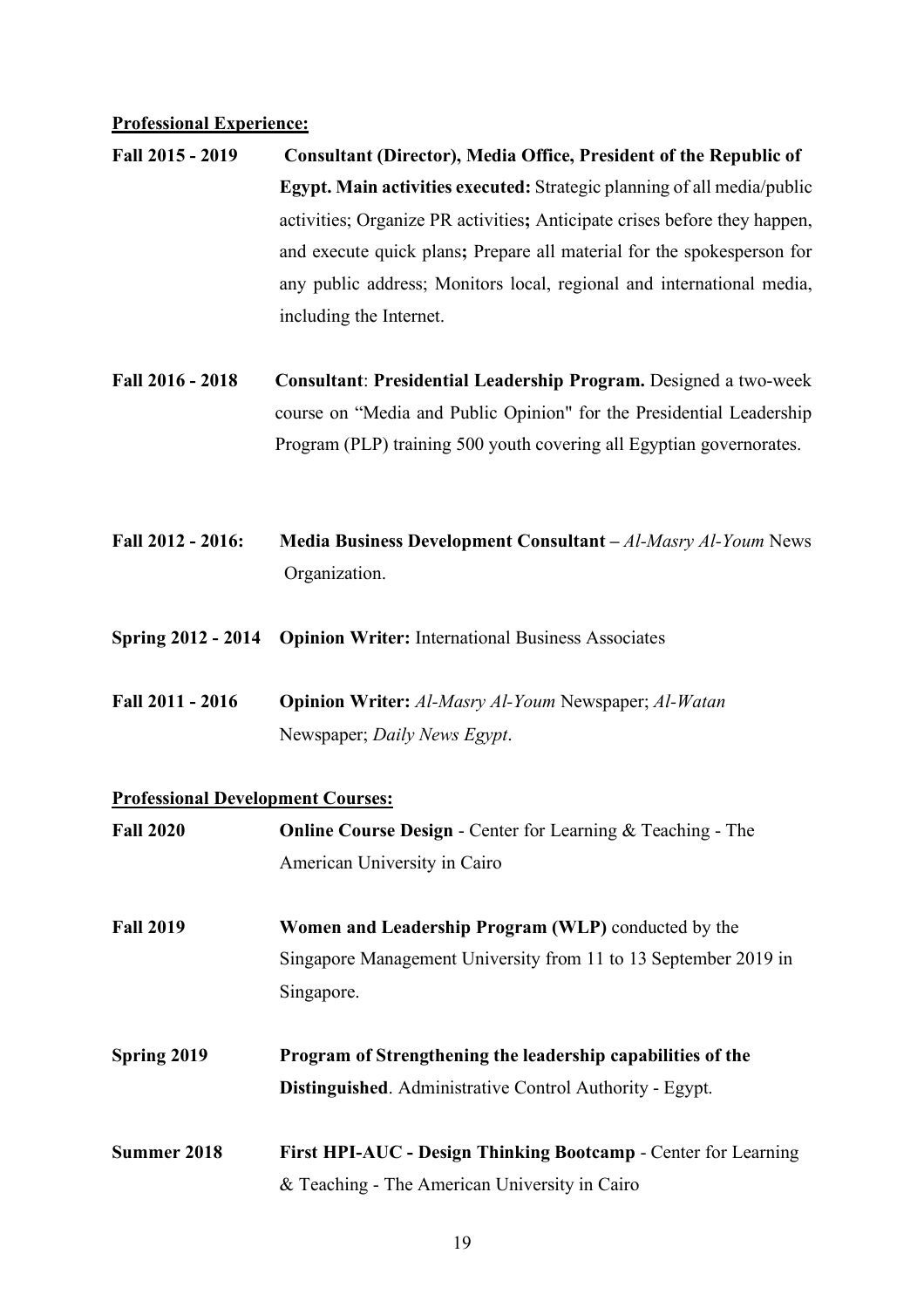| <b>Fall 2017</b>               | Blended Learning Workshop - Center for Learning & Teaching -                                                                                                                                    |
|--------------------------------|-------------------------------------------------------------------------------------------------------------------------------------------------------------------------------------------------|
|                                | The American University in Cairo                                                                                                                                                                |
| <b>Fall 2016</b>               | <b>Course Design Track - Center for Learning &amp; Teaching - The</b><br>American University in Cairo                                                                                           |
| Grants:<br>Fall 2019 - 2020    | <b>Principal Investigator - Bartlett Fund for critical challenges</b>                                                                                                                           |
| Fall 2019 - 2021               | Co-Principal Investigator: Egypt COVID 19 - Media Relief and<br>Support Fund. Facebook Journalism Project.                                                                                      |
| <b>Fall 2018 - Spring 2019</b> | Co-Principal Investigator: Development of a Media Code of<br>Conduct for Children and Families in Egypt. United Nations<br>Children's Fund (UNICEF-EG) and the American University in<br>Cairo. |
| Spring 2017                    | <b>Conference Grant - Broadcast Education Association (BEA)</b>                                                                                                                                 |
| Spring 2018                    | <b>Conference Grant - Broadcast Education Association (BEA)</b>                                                                                                                                 |
|                                |                                                                                                                                                                                                 |

### **Journal Editorial Board**:

- **January 2020 Present** *Journalism Practice* (Q1 journal).
- **January 2021 Present** *Arab Media and Society* (Q2 journal).

## **Media Training Programs & Workshops:**

**Winter 2020 Media Trainer - Effective Communication and Policy Advocacy –** GAPP Executive Education at the American University in Cairo (AUC) in cooperation with the Information Decision Support Center (IDSC).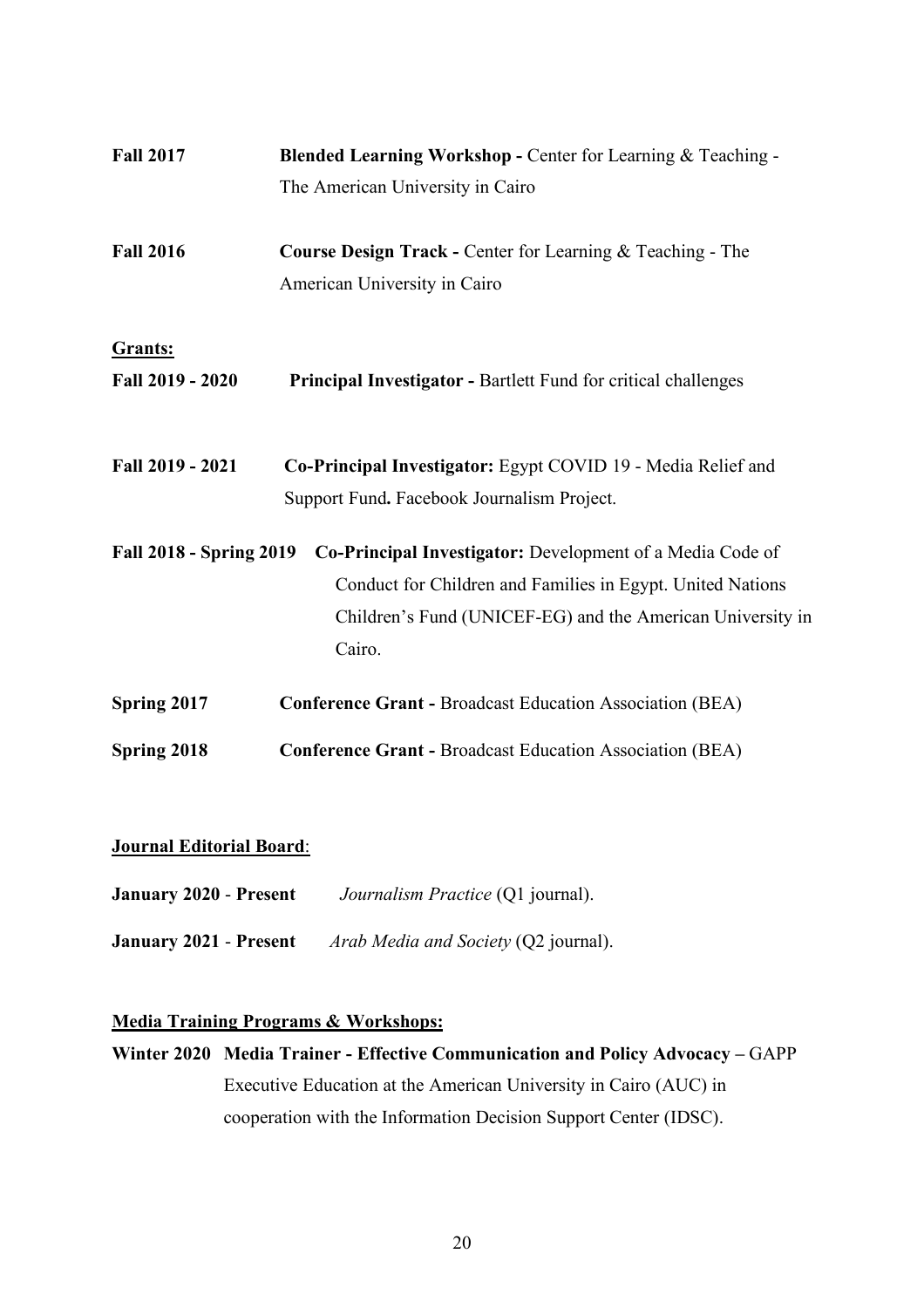**Winter 2018 Media Trainer - Media Literacy Workshop -** Ministry of Education and Kamal Adham Center for Journalism and Digital Journalism.

**Summer 2018Media Trainer - Media Advocacy and Assertive Communication** - at the Public Policy Hub Project, implemented by School of Global Affairs and Public Policy.

- **Fall 2017 Media Trainer Media Advocacy and Assertive Communication -** at the Public Policy Hub Project, implemented by School of Global Affairs and Public Policy. November 25, 2017.
- **Fall-2017 Media Trainer African Journalist Workshop - Internet Management.**  Organized by Supreme Council for Media Regulations, Journalism and Mass Communication Department and The Kamal Adham Center for Television and Digital Journalism and The Department of Journalism and Mass Communication. May 15, 2017.
- **Spring 2017 Media Trainer - Journalist African Workshop - Internet Management.**  Organized by Supreme Council for Media Regulations, Journalism and Mass Communication Department and The Kamal Adham Center for Television and Digital Journalism and The Department of Journalism and Mass Communication. November 28, 2017.
- **Spring 2017 Media Trainer - Ahmed Baha'a El Din Training Program**. Organized by the Supreme Council of Media Regulations and the Kamal Adham Center for Television and Digital Journalism. Oct. 31 - Nov. 28
- **Fall 2016 Media Trainer - Government Tools in Dealing with Foreign Media**. FIME Seminar (Finnish Institute in the Middle East).
- **Fall 2016 Media Trainer - CBL (Community Building Learning)** Training Course titled "Journalism Training that combines High Ideals with Hands on Practice."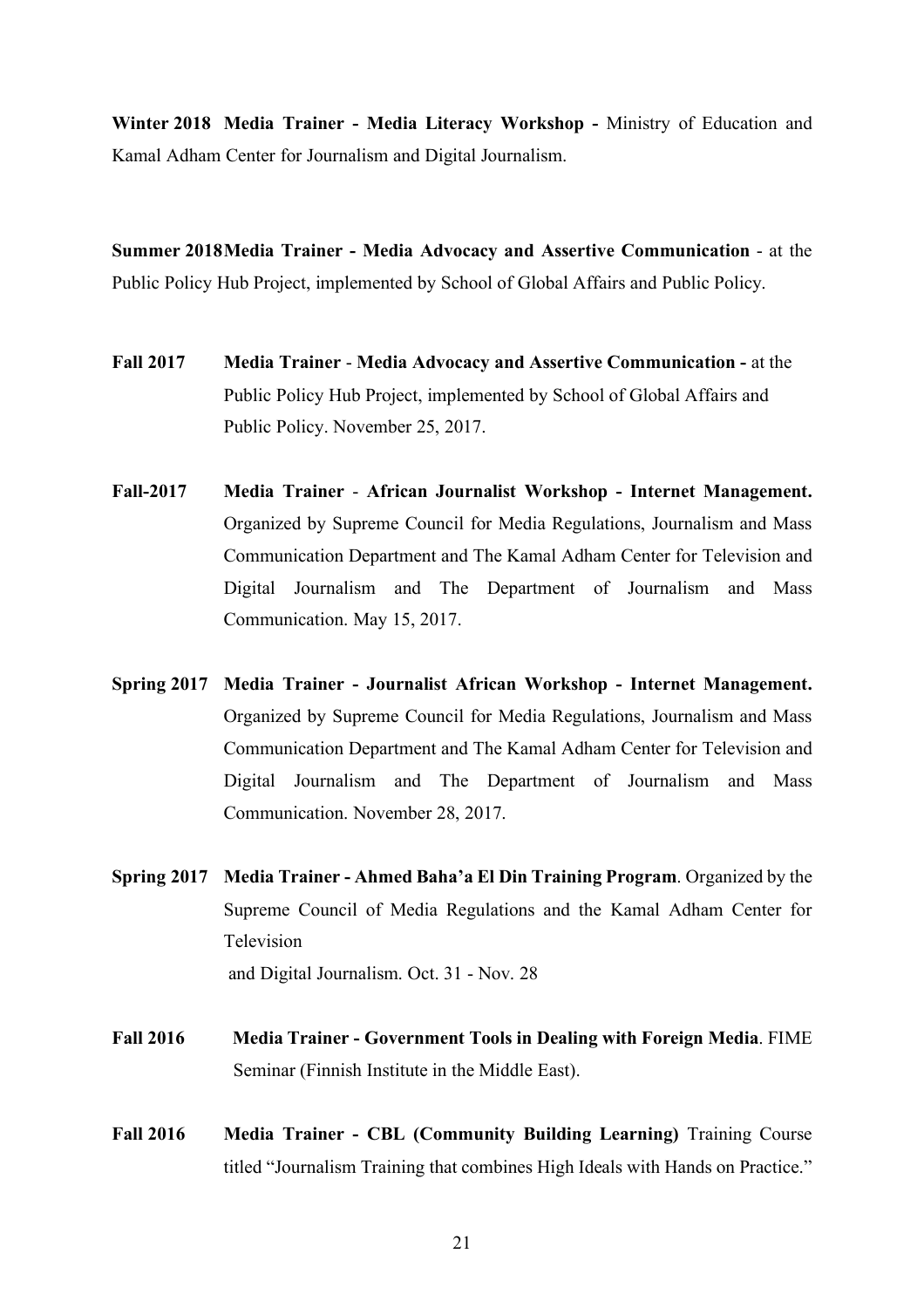- **Spring 2014 Media Trainer - UNESCO & Egyptian Development- Media Program (EDMP)**: media self-regulations. Provide training to more than 30 journalists in the main state owned and private news organizations.
- **Fall 2013 Media Trainer - Friedrich Naumann Foundation for Liberty & the Ministry of State for Environmental Affairs**- Journalistic Skills: News Reporting, Writing and Editing.
- **Fall 2007 International Media Trainer - Media Law and Policy Institute**, Jordan Media Strengthening Program, University of Pennsylvania and IREX.

#### **Conference Presentations:**

Allam, R. (2021, August 4-7). *Configuring the usage of audience analytics on journalism practices inside Egyptian Newsrooms*. Association for Education in Journalism and Mass Communication (AEJMC). Virtual.

Allam, R. (2021, May 27-32). *The Egyptian Media Governance Framework: Gains and Limitations.* In International Communication Association (ICA) conference. Virtual.

Allam, R. (2021, April 10-14). *Fiber Optics and the Development of Online Media Streaming Platforms in Egypt.* In the Broadcast Education Association (BEA), Virtual.

Allam, R. (2019, April 6-9). *News Media Literacy in the Digital Age: A Measure of Need and Usefulness of a University Curriculum in Egypt.* In the Broadcast Education Association (BEA), held at Nevada, Las Vegas.

Allam, R. & Medina, M*. (2019, June 9-10). Questioning Public Service Media: The Egyptian and Spanish Case*. In the European Media Management Conference (Emma), Limassol, Cyprus.

Allam, R. & Dinana, H. *(2019, June 9-10). The Future of TV and Online Video Platforms: A Study on Predictors of Use and Interaction with Content in the Egyptian Evolving Telecomm, Media & Entertainment (TME) Industries*. In the European Media Management Conference (Emma), Limassol, Cyprus.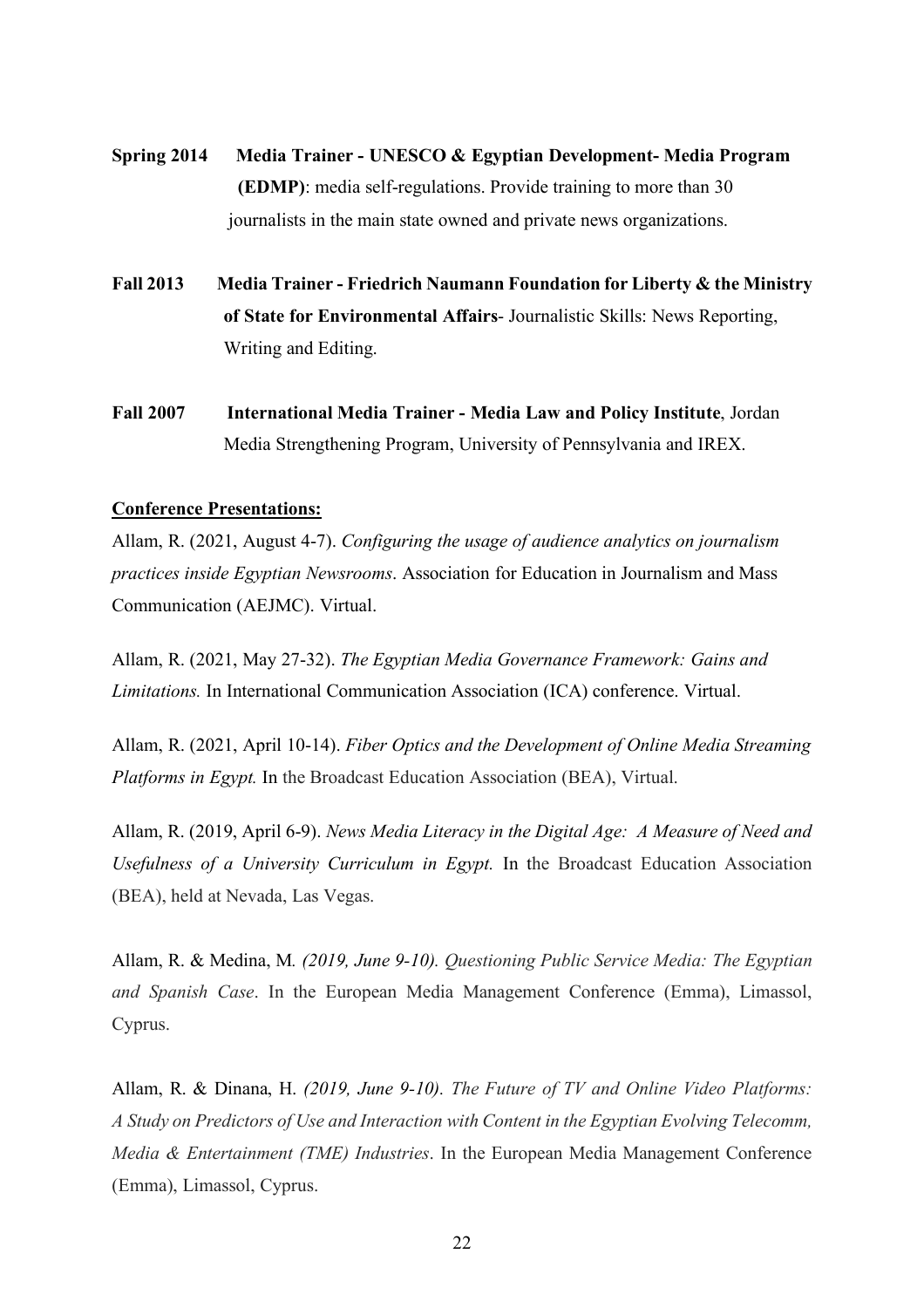Allam, R. (2018, September 13-15). *Remodeling Egyptian Media Business Models: The Case of the Print Newspapers.* The Annual International Media Management Academic Association (IMMAA), Stuttgart Media University Campus, Germany.

Allam, R. (2018, April 5-11). *The Abuse of the Fake News and the Manipulation of the Public in the Middle East.* In the Broadcast Education Association (BEA), held at Nevada, Las Vegas.

Allam, R. (2017, September 1-3). *Impact of Digital Media on Political Participation and Knowledge.* In Journalism, Society and Politics in the Digital Media Era Conference. Cyprus University of Technology.

Allam, R. (2017, October 21-24). *The Impact of the Over the Top (OTT) Television on the Traditional Television Market in Egypt.* In the Arab-U.S. Association for Communication Educators (AUSACE), The American University in Cairo, Cairo, Egypt.

Allam, Rasha. (2016, November 21-24). *Impact of Social media networks on Traditional Media and Regulatory Issues.* In Unlike Us Conference. Cyprus University of Technology. Limassol, Cyprus.

Allam, Rasha. (2015, February 25-26). *Media Regulation Chronological Order*. In Media Policies and Freedom of Expression Conference. The American University in Cairo. Egypt*.* 

Allam, Rasha. (2009, November 7-10). *Broadcast Media Reform in Egypt*. Arab-United States Association for Communication Educators (AUSACE) conference, Egypt.

#### **Invited / Keynote Speaker:**

| <b>Invited Speaker:</b> | Inspiring Models: News Organizations Successful Models in the      |
|-------------------------|--------------------------------------------------------------------|
|                         | Digital Era. The Future of Media Conference. The Ministry State of |
|                         | Information. Cairo, Egypt. November 21, 2020.                      |
|                         |                                                                    |

**Invited Speaker:** Middle East Institute (MEI) at the National University of Singapore (NUS). "The Changing Media Landscape in the Middle East." September 10, 2019.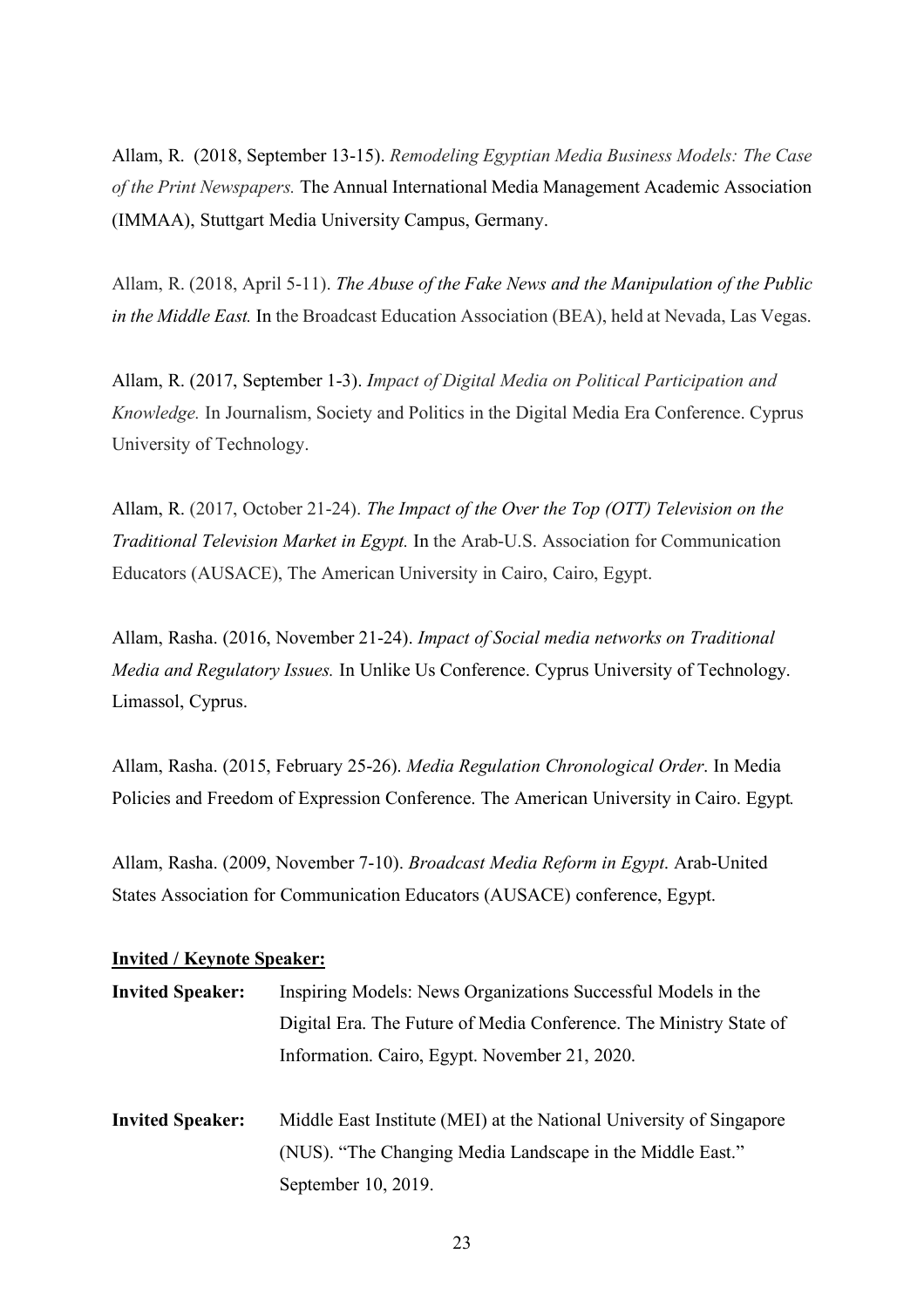| <b>Keynote Speaker:</b> | The 6th Annual Conference for Transformation in Media (ACT).                                                                                                                                       |
|-------------------------|----------------------------------------------------------------------------------------------------------------------------------------------------------------------------------------------------|
|                         | Modern Sciences and Arts University. "Safety Usage of Digital Media-                                                                                                                               |
|                         | Ethics and Regulations", September 2020.                                                                                                                                                           |
| <b>Keynote Speaker:</b> | Alexandria Media Forum. "Creativity, Media Laws and Social                                                                                                                                         |
|                         | Responsibility." April 25, 2017.                                                                                                                                                                   |
| <b>Invited Speaker:</b> | High Level Conference of Youth and Employment in North Africa, the<br>International Labor Organization (ILO) "The Role of Media as a<br>Platform for Youth Engagement.", Geneva, Oct. 26-27, 2016. |
| <b>Invited Speaker:</b> | Alexandria Swedish Institute. "Can Media Enhance Cross Party<br>Dialogue?" May $1, 2017$ .                                                                                                         |

## **Reviewer:**

*Journalism and Mass Communication Quarterly International Journal of Communication Journalism Practice International Journal on Media Management Feminist Media Studies. New Media and Society Arab Media and Society*

## **Associations Membership:**

Association for Education in Journalism and Mass Communication (AEJMC) International Communication Association (ICA) European Media Management Association (Emma) Broadcast Education Association (BEA) World Media Economic and Management Conference (WMEMC) Arab-US Association for Communication Educators (AUSACE). Euro-Mediterranean Women's Foundation.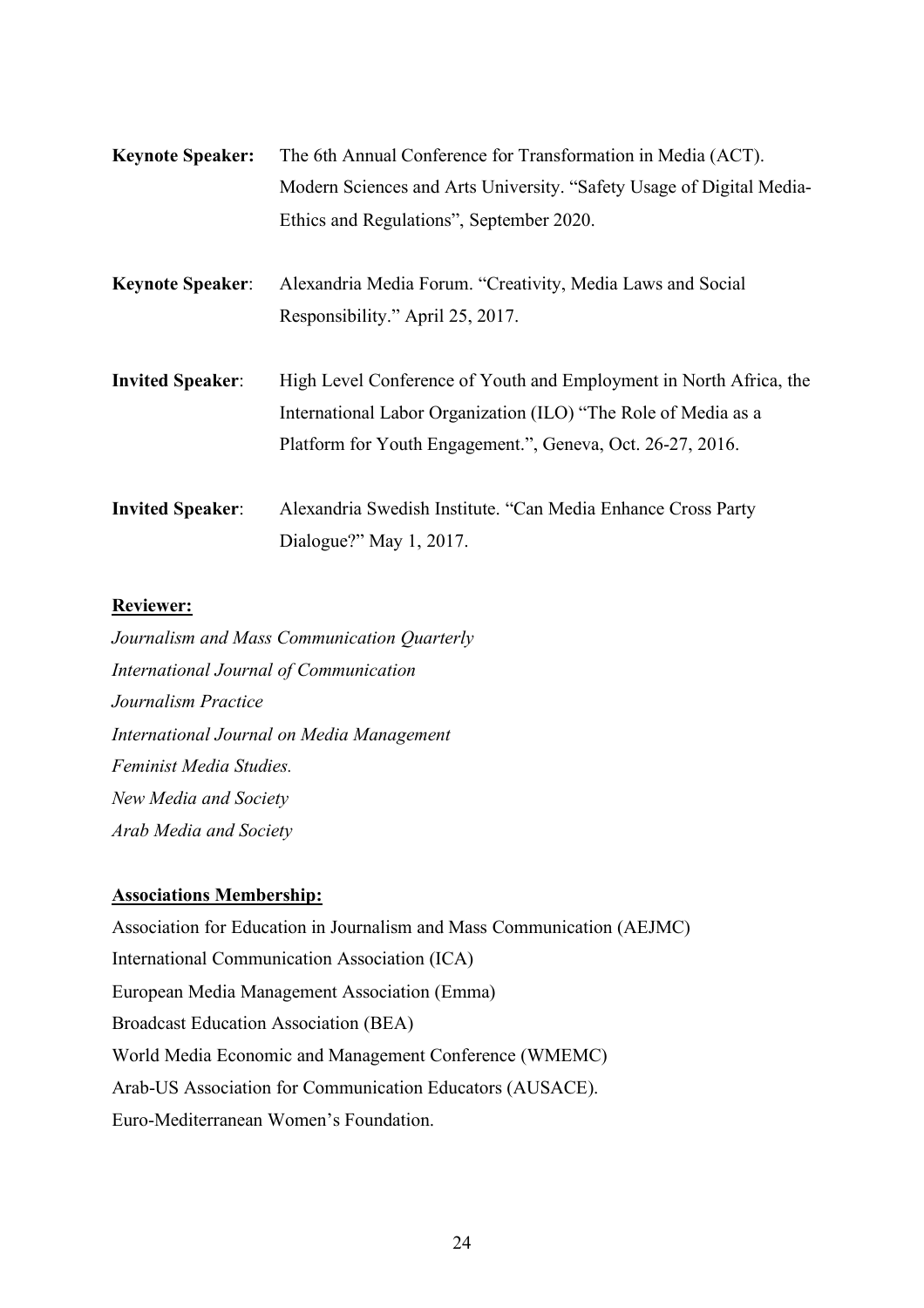#### **Honors/Awards/ Grants:**

- **Fall 2020 Award of Recognition**. Modern Sciences and Arts University, The 6<sup>th</sup> Annual Conference for Transformation in Media.
- **Fall 2019 Faculty Outstanding Research Award**. School of Global Affairs and Public Policy (GAPP).
- **Fall 2018 Award of Recognition:** Banha University for Influential Professional Role.
- **January 2018 Hawaa' Magazine (Women Magazine):** Recognized for the Influential Public and Professional Media Role
- **April 2017 Cairo University Award:** Being chosen among the Top 10 Influential Egyptian women who have influential public role.
- **Spring 2017 Ministry of Education Award:** For participating in community training for Egyptian teachers.
- **March 2016 Amwal El-Ghad Award (Business Magazine):** Being chosen among Top 50 women in Egypt.
- **July 2006 Awarded Merit Certificate**, International Association for Media and Communication Research, IAMCR Conference.
- **March 2005 Certificate of Recognition**, The Second International Digital Media Conference, March 2005.
- **December 2005 Nominated for the Frank Wisner Award** for best Master Thesis, Journalism and Mass Communication Department, Fall 2005.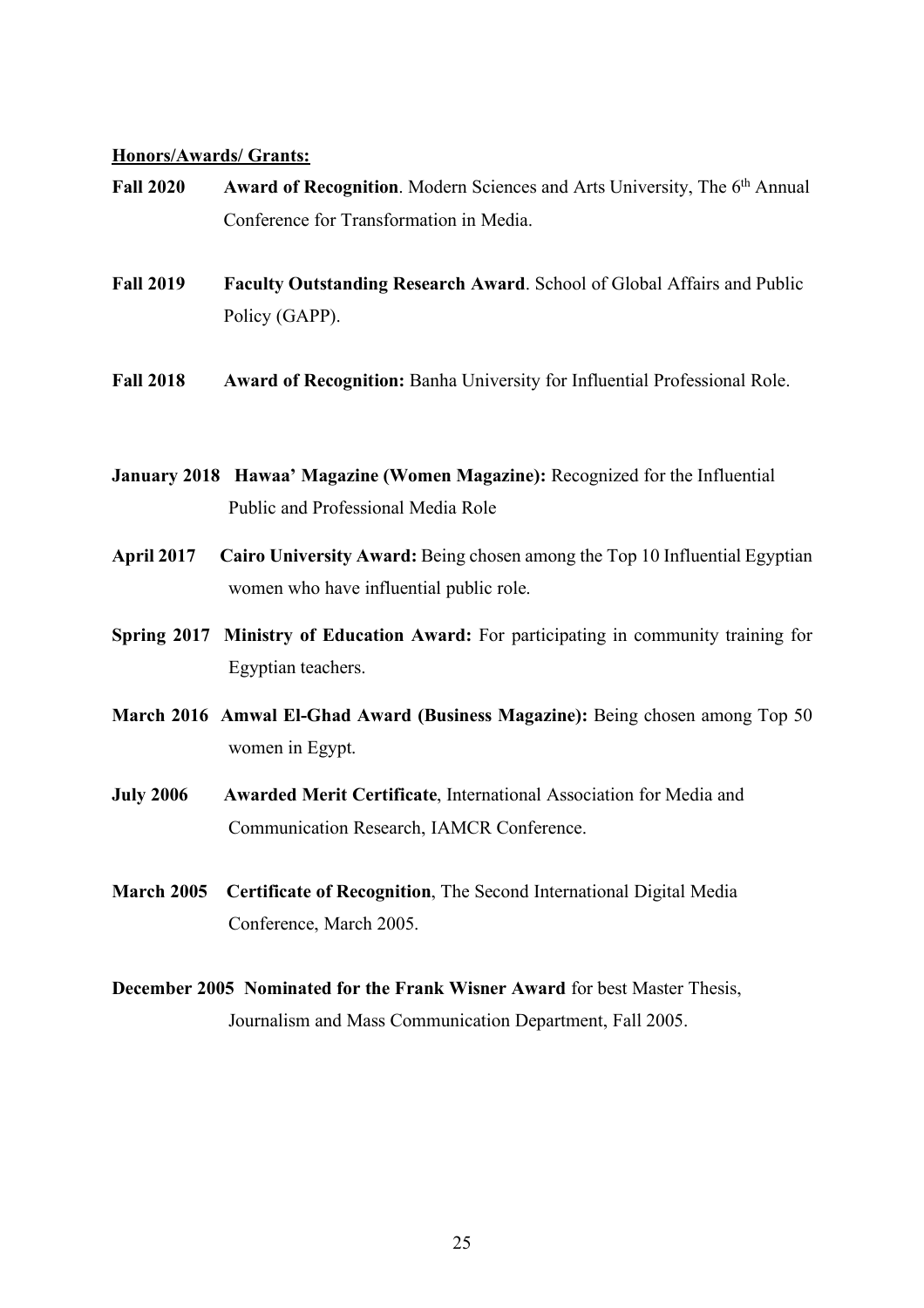#### **List of Theses and Student Projects Supervised:**

#### - **Master Thesis Supervision:**

- **Spring 2021** Manatalah Ahmed Refaat Soliman "*Framing of Female Leading Role in Drama Series on Video Streaming Platforms*." Journalism and Mass Communication Department.
- **Spring 2020** Hany Mehany Mohamed "*History, Development, and the Future Impact of Egypt's Soft Power in Africa: Broadcasting Media Approach"* Master of Public Policy. Spring 2020.
- **Fall 2018** Ghada El Masrafy *"Public Service Announcements Role in National Development: A Content Analysis Study."* Journalism and Mass Communication Department.
- **Spring 2018** Noha El Tawil *"Framing of Egypt's National Crises on Online Egyptian Publications and Social Media."*  Journalism and Mass Communication Department*.*
- **Fall 2017** Engy Azzam: *"Media Framing of the Egyptian Monetary Policy in Domestic News Websites."* Public Policy and Administration Department.
- **Spring 2017** Nouran Khalil*"Dabiq: A study of the usage of terroristproduced publications in Framing and Selective Moral Disengagement."* Journalism and Mass Communication Department.

#### - **PhD Examiner:**

**Spring 2017** Usma Seoudi, "*A proposed Model for Marketing Sports Tourism in the Republic of Egypt*." Spring 2017, Banha University, Faulty of Physical Education, Department of Sports Management and Promotion.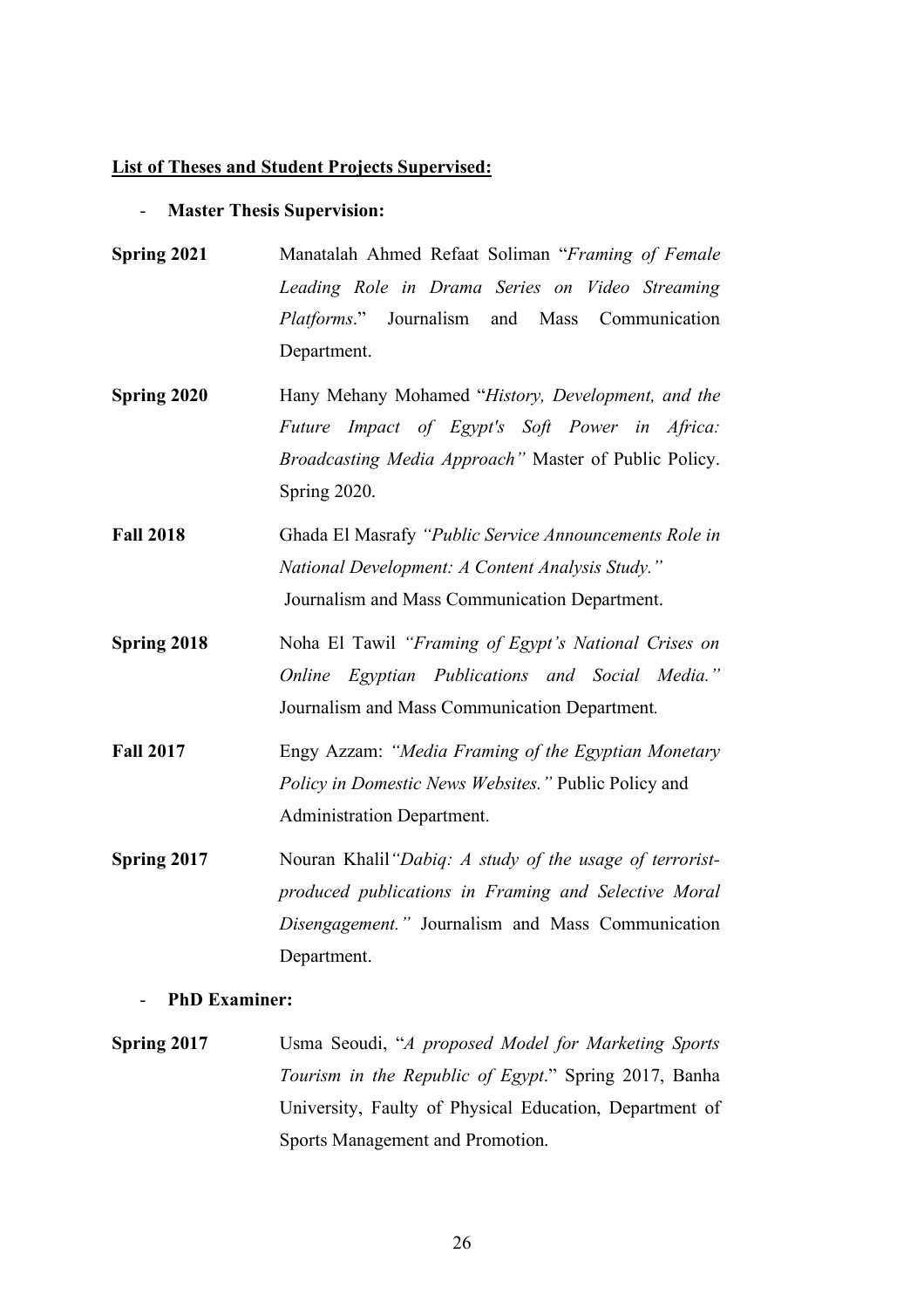# - **Master Thesis Examiner:**

| <b>Spring 2020</b> | Basma Mostafa Taha Mahmoud "Where are all the                                                                                              |
|--------------------|--------------------------------------------------------------------------------------------------------------------------------------------|
|                    | women? A Cross-Cultural Study of the Representation of<br>Women in Online News in Sweden, the US, and Egypt."                              |
| <b>Fall 2019</b>   | Alia<br>El-Mohandes<br>"Impact<br>Hazem<br>of<br>Gender,<br>Socioeconomic Class and Product Involvement on the                             |
|                    | Portrayal of Women in Egyptian TV Commercials."                                                                                            |
| Summer 2018        | Maha Nagy "Advancing the Egyptian Public Broadcaster<br>To Compete in Digital Era."                                                        |
|                    |                                                                                                                                            |
| Spring 2018        | Esraa Fayez Mohamed "The Role of News Media in Framing Anti-<br>Coptic Attacks and Muslim-Coptic Relations in Egypt: A Frame<br>Analysis." |
| Spring 2017        | Farida Temraz "Effect of Social Media on Brand Equity:<br>Application to Luxury Brands."                                                   |
| Spring 2017        | Mona Naguib "The Perceived Professionalism<br>and<br>Credibility of Citizen Journalism in Egypt."                                          |
| Spring 2017        | Salma El-Ghetany "The Challenges and the Policies of Media                                                                                 |
|                    | Literacy Programs in Egyptian Schools."                                                                                                    |
| Spring 2017        | Nouran Abu Bakr "Objectification of Women in the New<br>Shaaby Song."                                                                      |
| <b>Fall 2017</b>   | Mona Rady "Food and Beverages Advertising Viewed by<br>Egyptian Children."                                                                 |
| <b>Fall 2017</b>   | Nashwa El Degheidy "Social Media References in Egyptian                                                                                    |
|                    | Newspapers: The Use of Facebook, Twitter, YouTube, and                                                                                     |
|                    | WhatsApp in Al-Ahram, Al-Masry Al-Youm and Al-Wafd                                                                                         |
|                    | Newspapers."                                                                                                                               |